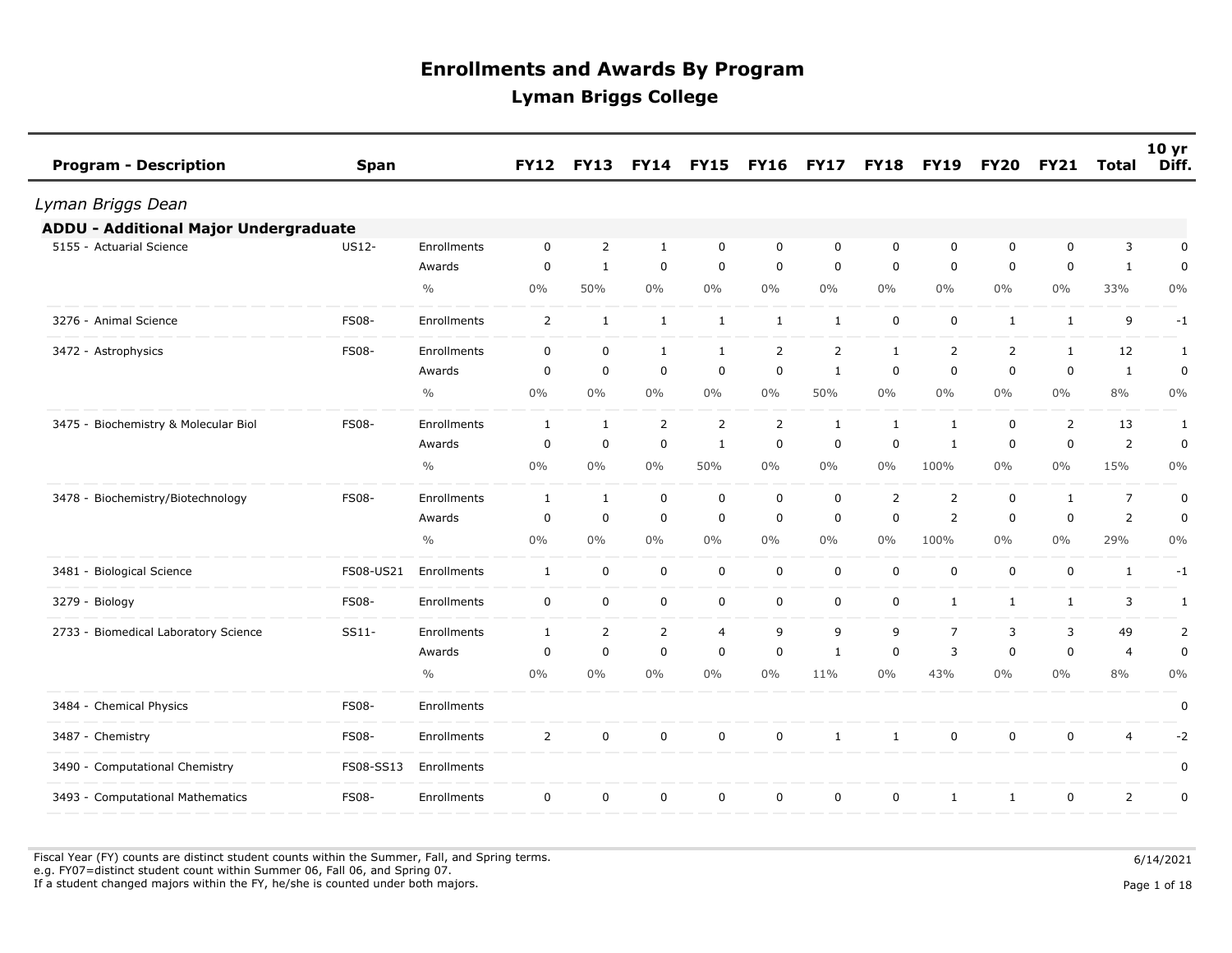| <b>Program - Description</b>         | Span         |                    | <b>FY12</b> | <b>FY13</b>  | <b>FY14</b>  | <b>FY15</b>  | <b>FY16</b>  | <b>FY17</b>  | <b>FY18</b>  | <b>FY19</b>    | <b>FY20</b>      | <b>FY21</b>    | <b>Total</b>   | 10 <sub>yr</sub><br>Diff. |
|--------------------------------------|--------------|--------------------|-------------|--------------|--------------|--------------|--------------|--------------|--------------|----------------|------------------|----------------|----------------|---------------------------|
| 3282 - Computer Science              | <b>FS08-</b> | Enrollments        | $\mathbf 0$ | $\pmb{0}$    | $\mathbf{1}$ | 1            | $\mathbf 0$  | $\mathbf 0$  | $\mathbf 0$  | $\overline{2}$ | $\overline{2}$   | $\mathbf{1}$   | $\overline{7}$ | $\mathbf{1}$              |
|                                      |              | Awards             | $\mathbf 0$ | $\mathbf 0$  | $\mathbf 0$  | $\mathbf{1}$ | $\mathbf 0$  | $\mathbf 0$  | $\mathbf 0$  | $\mathbf 0$    | $\mathbf 0$      | $\mathbf{1}$   | $\overline{2}$ | $\mathbf{1}$              |
|                                      |              | $\frac{0}{0}$      | $0\%$       | $0\%$        | $0\%$        | 100%         | 0%           | $0\%$        | 0%           | $0\%$          | $0\%$            | 100%           | 29%            | 100%                      |
| 3496 - Computer Science              | <b>FS08-</b> | Enrollments        | $\mathbf 0$ | $\mathbf 0$  | $\mathbf{1}$ | $1\,$        | $\mathbf{1}$ | $\mathbf 0$  | $\mathbf 0$  | $\mathbf 0$    | $\mathbf 0$      | $\mathsf{O}$   | 3              | $\pmb{0}$                 |
| 3499 - Diagnostic Molecular Science  | FS08-FS12    | Enrollments        |             |              |              |              |              |              |              |                |                  |                |                | 0                         |
| 3285 - Earth Science                 | FS08-US20    | Enrollments        | $\mathbf 0$ | $\mathbf 0$  | $\mathbf 0$  | 0            | $\mathbf 0$  | $\mathbf 0$  | $\mathbf{1}$ | $\mathbf{1}$   | $\mathbf 0$      | $\mathbf 0$    | $\overline{2}$ | $\mathbf 0$               |
| 3502 - Earth Science-Interdept       | FS08-FS16    | Enrollments        |             |              |              |              |              |              |              |                |                  |                |                | 0                         |
| 3505 - Entomology                    | <b>FS08-</b> | Enrollments        |             |              |              |              |              |              |              |                |                  |                |                | 0                         |
| 3508 - Envir Biology/Microbiology    | <b>FS08-</b> | Enrollments        | $\mathbf 0$ | $\mathbf 0$  | $\mathbf 0$  | $\mathbf 0$  | $\mathbf 0$  | $\mathbf{1}$ | $\mathbf{1}$ | $\mathsf 0$    | $\mathbf 0$      | $\mathbf 0$    | $\overline{2}$ | 0                         |
| 3511 - Envir Biology/Plant Biology   | <b>FS08-</b> | Enrollments        | $\mathbf 0$ | $\mathbf 0$  | $\mathbf 0$  | $\mathbf{1}$ | $\mathbf{1}$ | $\mathbf{1}$ | $\mathbf 0$  | $\mathbf 0$    | $\mathbf 0$      | $\mathbf 0$    | 3              | $\pmb{0}$                 |
|                                      |              | Awards             | $\mathbf 0$ | $\mathbf 0$  | $\mathbf 0$  | $\mathbf 0$  | $\mathbf 0$  | $\mathbf{1}$ | $\mathbf 0$  | $\mathbf 0$    | $\mathbf 0$      | $\mathbf 0$    | $\mathbf{1}$   | $\mathbf 0$               |
|                                      |              | $\frac{0}{0}$      | $0\%$       | 0%           | $0\%$        | $0\%$        | 0%           | 100%         | $0\%$        | $0\%$          | $0\%$            | $0\%$          | 33%            | 0%                        |
| 3514 - Environmental Biology/Zoology | <b>FS08-</b> | <b>Enrollments</b> | $\mathbf 0$ | $\mathbf 0$  | $\mathbf 0$  | $\mathbf 0$  | $\mathbf{1}$ | $\mathbf{1}$ | $\mathbf{1}$ | $\mathbf{1}$   | $\mathbf{1}$     | $\mathbf 0$    | 5              | $\pmb{0}$                 |
|                                      |              | Awards             | $\mathbf 0$ | $\mathbf 0$  | $\mathbf 0$  | $\mathbf 0$  | $\mathbf 0$  | $\mathbf 0$  | 0            | 1              | 1                | $\mathbf 0$    | $\overline{2}$ | $\mathbf 0$               |
|                                      |              | $\frac{0}{0}$      | $0\%$       | $0\%$        | $0\%$        | 0%           | 0%           | $0\%$        | $0\%$        | 100%           | 100%             | $0\%$          | 40%            | 0%                        |
| 3517 - Environmental Geosciences     | <b>FS08-</b> | Enrollments        |             |              |              |              |              |              |              |                |                  |                |                | $\pmb{0}$                 |
| 3288 - Environmental Sci & Mgt       | <b>FS08-</b> | Enrollments        | $\mathbf 0$ | 0            | $\mathbf 0$  | $\mathbf 0$  | 1            | $\mathbf{1}$ | $\mathbf{1}$ | $\mathbf 0$    | 1                | $\mathbf{1}$   | 5              | 1                         |
|                                      |              | Awards             | $\mathbf 0$ | $\pmb{0}$    | $\mathbf 0$  | $\mathbf 0$  | $\mathbf 0$  | $\mathbf 0$  | $\mathbf{1}$ | $\mathbf 0$    | $\boldsymbol{0}$ | $\mathbf 0$    | $\mathbf{1}$   | $\pmb{0}$                 |
|                                      |              | $\frac{0}{0}$      | $0\%$       | 0%           | $0\%$        | $0\%$        | 0%           | $0\%$        | 100%         | $0\%$          | $0\%$            | $0\%$          | 20%            | 0%                        |
| 2722 - Fisheries and Wildlife        | SS10-        | Enrollments        |             |              |              |              |              |              |              |                |                  |                |                | $\pmb{0}$                 |
| 5161 - Food Science                  | SS13-        | Enrollments        |             |              |              |              |              |              |              |                |                  |                |                | $\pmb{0}$                 |
| 3520 - Genomics & Molecular Genetics | <b>FS08-</b> | Enrollments        | 11          | 15           | 12           | 10           | 6            | 6            | 10           | $\overline{7}$ | 5                | $\overline{4}$ | 86             | $-7$                      |
|                                      |              | Awards             | $\mathbf 0$ | $\mathbf{1}$ | 3            | 2            | 1            | 2            | 1            | $\mathbf{1}$   | 1                | $\mathbf 0$    | 12             | $\pmb{0}$                 |
|                                      |              | $\frac{0}{0}$      | $0\%$       | 7%           | 25%          | 20%          | 17%          | 33%          | 10%          | 14%            | 20%              | $0\%$          | 14%            | 0%                        |

Fiscal Year (FY) counts are distinct student counts within the Summer, Fall, and Spring terms.  $6/14/2021$ e.g. FY07=distinct student count within Summer 06, Fall 06, and Spring 07.

If a student changed majors within the FY, he/she is counted under both majors. Page 2 of 18

Page 2 of 18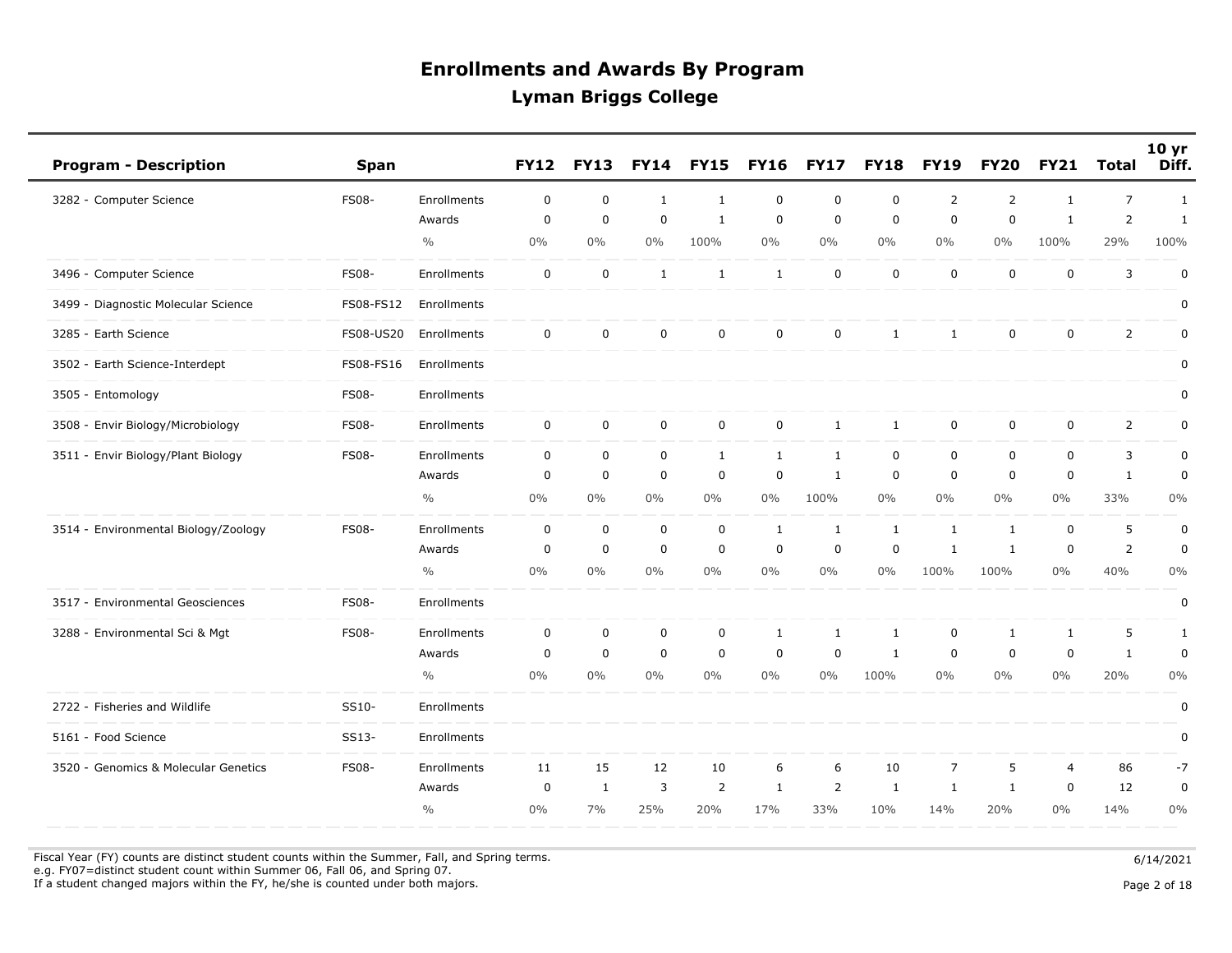| <b>Program - Description</b>         | <b>Span</b>  |               | <b>FY12</b>    | <b>FY13</b>    | <b>FY14</b>    | <b>FY15</b>    | <b>FY16</b>    | <b>FY17</b>    | <b>FY18</b>    | <b>FY19</b>    | <b>FY20</b>    | <b>FY21</b>    | <b>Total</b>             | 10 <sub>yr</sub><br>Diff. |
|--------------------------------------|--------------|---------------|----------------|----------------|----------------|----------------|----------------|----------------|----------------|----------------|----------------|----------------|--------------------------|---------------------------|
| 3523 - Geological Sciences           | <b>FS08-</b> | Enrollments   |                |                |                |                |                |                |                |                |                |                |                          | $\pmb{0}$                 |
| 3297 - Hist, Philosophy & Soc of Sci | SS09-        | Enrollments   | 4              | $\overline{2}$ | $\mathbf{1}$   | $\overline{2}$ | 3              | 3              | $\overline{2}$ | $\overline{2}$ | $\overline{2}$ | 1              | 22                       | -3                        |
|                                      |              | Awards        | 1              | $\mathbf 0$    | $\mathbf 0$    | $\mathbf{1}$   | 0              | $\mathbf{1}$   | $\mathbf 0$    | $\mathbf 0$    | $\mathbf 0$    | 0              | 3                        | $-1$                      |
|                                      |              | $\frac{0}{0}$ | 25%            | $0\%$          | 0%             | 50%            | $0\%$          | 33%            | $0\%$          | $0\%$          | $0\%$          | $0\%$          | 14%                      | $-25%$                    |
| 3526 - Human Biology                 | <b>FS08-</b> | Enrollments   | 24             | 23             | 25             | 21             | 20             | 20             | 28             | 33             | 33             | 28             | 255                      | $\overline{4}$            |
|                                      |              | Awards        | 8              | 4              | 5              | $\overline{7}$ | 6              | $\mathbf{1}$   | 8              | $\overline{7}$ | 12             | 9              | 67                       | 1                         |
|                                      |              | $\frac{0}{0}$ | 33%            | 17%            | 20%            | 33%            | 30%            | $5\%$          | 29%            | 21%            | 36%            | 32%            | 26%                      | $-1\%$                    |
| 3529 - Mathematics                   | <b>FS08-</b> | Enrollments   | 2              | 2              | 3              | 3              | 3              | 3              | $\mathbf 0$    | $\overline{2}$ | $\overline{2}$ | $\mathbf 0$    | 20                       | $-2$                      |
| 5158 - Mathematics, Advanced         | US12-        | Enrollments   | 0              | $\mathbf{1}$   | 3              | 3              | 3              | $\mathbf{1}$   | $\mathbf{1}$   | $\mathbf{1}$   | 1              | $\mathbf 0$    | 14                       | $\pmb{0}$                 |
|                                      |              | Awards        | $\pmb{0}$      | $\mathbf 0$    | $\mathbf 0$    | $\mathbf 0$    | 1              | $\mathbf 0$    | $\mathbf 0$    | $\mathbf 0$    | $\mathbf{1}$   | $\mathbf 0$    | $\overline{2}$           | $\pmb{0}$                 |
|                                      |              | $\frac{0}{0}$ | $0\%$          | $0\%$          | 0%             | $0\%$          | 33%            | $0\%$          | $0\%$          | $0\%$          | 100%           | $0\%$          | 14%                      | 0%                        |
| 3535 - Microbiology                  | <b>FS08-</b> | Enrollments   | 6              | 8              | 10             | 14             | 8              | 6              | $\overline{7}$ | 10             | 9              | $\overline{7}$ | 85                       | $\mathbf{1}$              |
|                                      |              | Awards        | 1              | $\mathbf{1}$   | 1              | $\overline{7}$ | 2              | 1              | $\mathbf 0$    | 3              | $\mathbf 0$    | 3              | 19                       | $\overline{2}$            |
|                                      |              | $\frac{0}{0}$ | 17%            | 13%            | 10%            | 50%            | 25%            | 17%            | 0%             | 30%            | $0\%$          | 43%            | 22%                      | 26%                       |
| 5168 - Neuroscience                  | SS13-        | Enrollments   | $\mathbf 0$    | $\mathbf{1}$   | 3              | 5              | 6              | 5              | 3              | 6              | 9              | 13             | 51                       | 13                        |
|                                      |              | Awards        | 0              | 0              | $\mathbf 0$    | $\pmb{0}$      | $\mathbf{1}$   | 1              | $\mathbf{1}$   | $\pmb{0}$      | $\mathbf 0$    | $\mathbf{1}$   | $\overline{\mathcal{L}}$ | $\mathbf{1}$              |
|                                      |              | $\frac{0}{0}$ | $0\%$          | $0\%$          | 0%             | $0\%$          | 17%            | 20%            | 33%            | $0\%$          | $0\%$          | 8%             | 8%                       | 8%                        |
| 3538 - Nutritional Sciences          | <b>FS08-</b> | Enrollments   | 3              | 5              | $\overline{4}$ | $\overline{4}$ | $\overline{4}$ | $\overline{4}$ | 3              | $\mathbf 0$    | $\mathbf 0$    | 2              | 29                       | $-1$                      |
|                                      |              | Awards        | 0              | $\pmb{0}$      | $\mathbf 0$    | $\mathbf 0$    | $\mathbf{1}$   | 0              | $\mathbf{1}$   | $\mathbf 0$    | $\mathbf 0$    | 0              | $\overline{2}$           | $\mathbf 0$               |
|                                      |              | $\frac{0}{0}$ | $0\%$          | 0%             | 0%             | $0\%$          | 25%            | $0\%$          | 33%            | $0\%$          | $0\%$          | $0\%$          | 7%                       | 0%                        |
| 3291 - Physical Science              | <b>FS08-</b> | Enrollments   |                |                |                |                |                |                |                |                |                |                |                          | 0                         |
| 3541 - Physical Science-Interdept    | FS08-US21    | Enrollments   |                |                |                |                |                |                |                |                |                |                |                          | 0                         |
| 3544 - Physics                       | <b>FS08-</b> | Enrollments   | $\overline{4}$ | 3              | $\overline{2}$ | $\overline{2}$ | $\overline{2}$ | $\mathbf{1}$   | $\mathbf{1}$   | $\mathbf{1}$   | $\mathbf 0$    | $\mathbf 0$    | 16                       | $-4$                      |
|                                      |              | Awards        | 1              | $\mathbf 0$    | $\mathbf 0$    | $\mathbf 0$    | 1              | 0              | 0              | $\mathbf 0$    | 0              | 0              | $\overline{2}$           | $-1$                      |
|                                      |              | $\frac{0}{0}$ | 25%            | $0\%$          | 0%             | $0\%$          | 50%            | $0\%$          | $0\%$          | $0\%$          | $0\%$          | $0\%$          | 13%                      | $-25%$                    |

Fiscal Year (FY) counts are distinct student counts within the Summer, Fall, and Spring terms.  $6/14/2021$ e.g. FY07=distinct student count within Summer 06, Fall 06, and Spring 07.

If a student changed majors within the FY, he/she is counted under both majors. Page 3 of 18

Page 3 of 18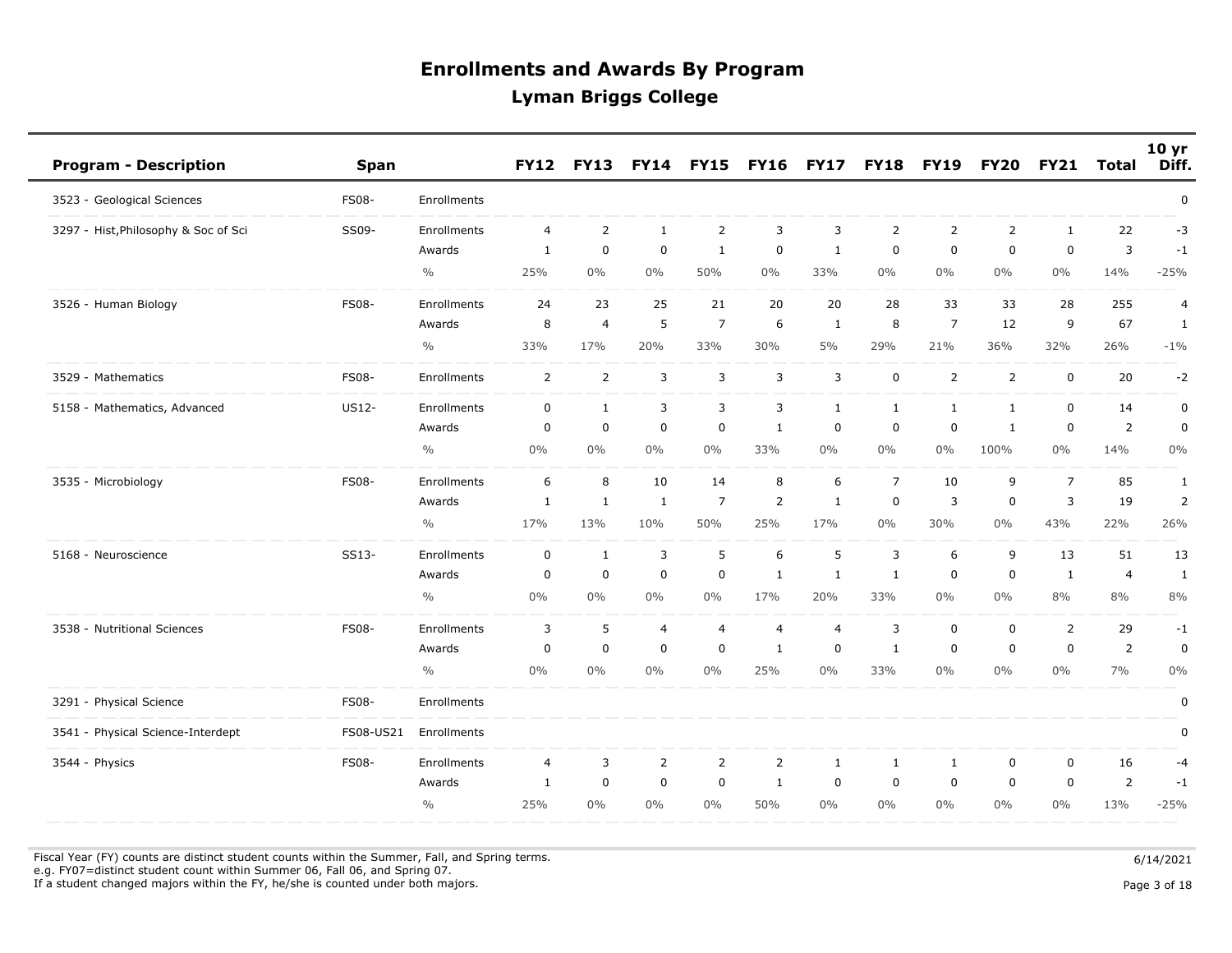| <b>Program - Description</b>             | <b>Span</b>  |               | <b>FY12</b>    | <b>FY13</b>    | <b>FY14</b>    | <b>FY15</b>         | <b>FY16</b>  | <b>FY17</b>    | <b>FY18</b>    | <b>FY19</b>    | <b>FY20</b>    | <b>FY21</b>    | <b>Total</b>   | 10 <sub>yr</sub><br>Diff. |
|------------------------------------------|--------------|---------------|----------------|----------------|----------------|---------------------|--------------|----------------|----------------|----------------|----------------|----------------|----------------|---------------------------|
| 3264 - Physiology                        | <b>FS08-</b> | Enrollments   | 5              | $\overline{4}$ | 8              | $\overline{7}$      | 6            | $\overline{2}$ | $\mathbf{1}$   | 3              | 5              | $\overline{4}$ | 45             | $-1$                      |
|                                          |              | Awards        | 1              | $\mathbf{1}$   | $\mathbf{1}$   | $\mathbf 0$         | $\mathbf{1}$ | $\mathbf 0$    | $\mathbf 0$    | $\overline{0}$ | 0              | $\mathbf 0$    | $\overline{4}$ | $-1$                      |
|                                          |              | $\frac{0}{0}$ | 20%            | 25%            | 13%            | $0\%$               | 17%          | $0\%$          | $0\%$          | $0\%$          | $0\%$          | $0\%$          | 9%             | $-20%$                    |
| 3267 - Plant Biology                     | <b>FS08-</b> | Enrollments   | $\mathbf{1}$   | $\mathbf{1}$   | $\mathbf{1}$   | $\mathbf 0$         | $\mathbf 0$  | $\mathbf 0$    | $\mathbf{1}$   | $\mathbf{1}$   | $\mathbf{1}$   | $\mathbf{1}$   | $\overline{7}$ | $\mathbf 0$               |
|                                          |              | Awards        | $\mathbf 0$    | $\mathbf 0$    | $\mathbf 0$    | $\mathbf 0$         | $\mathbf 0$  | $\mathbf 0$    | $\mathbf 0$    | $\mathbf 0$    | 0              | $\mathbf{1}$   | $\mathbf{1}$   | $\mathbf{1}$              |
|                                          |              | $\frac{0}{0}$ | 0%             | $0\%$          | $0\%$          | $0\%$               | $0\%$        | $0\%$          | $0\%$          | $0\%$          | $0\%$          | 100%           | 14%            | 100%                      |
| 3270 - Statistics                        | <b>FS08-</b> | Enrollments   | $\mathbf 0$    | $\mathbf 0$    | $\mathbf 0$    | $\mathsf{O}\xspace$ | $\mathbf{1}$ | $\mathsf 0$    | $\mathbf 0$    | $\mathbf 0$    | $\mathbf{1}$   | $\overline{2}$ | 4              | $\overline{2}$            |
| 3273 - Zoology                           | <b>FS08-</b> | Enrollments   | $\overline{2}$ | $\mathbf{1}$   | $\mathbf{1}$   | $\mathbf{1}$        | $\mathbf{1}$ | $\mathbf{1}$   | $\mathbf{1}$   | 1              | $\mathbf{1}$   | $\overline{2}$ | 12             | $\mathbf 0$               |
|                                          |              | Awards        | $\mathbf 0$    | $\mathbf{1}$   | $\mathbf 0$    | $\mathbf 0$         | $\mathbf 0$  | $\mathbf 0$    | $\mathbf 0$    | $\mathbf 0$    | 0              | 0              | $\mathbf{1}$   | $\pmb{0}$                 |
|                                          |              | $\frac{0}{0}$ | 0%             | 100%           | $0\%$          | $0\%$               | $0\%$        | $0\%$          | $0\%$          | $0\%$          | $0\%$          | $0\%$          | 8%             | $0\%$                     |
| <b>BS - Bachelor of Science</b>          |              |               |                |                |                |                     |              |                |                |                |                |                |                |                           |
| 5154 - Actuarial Science                 | US12-        | Enrollments   | $\mathbf 0$    | 5              | 5              | 5                   | 9            | 3              | $\overline{4}$ | 8              | 10             | $\overline{4}$ | 53             | 4                         |
|                                          |              | Awards        | $\mathbf 0$    | $\mathbf 0$    | $\mathbf{1}$   | $\mathsf 0$         | $\mathbf{1}$ | $\mathbf{1}$   | $\mathbf{1}$   | $\mathbf 0$    | $\overline{4}$ | 2              | 10             | $\overline{2}$            |
|                                          |              | $\frac{0}{0}$ | 0%             | $0\%$          | 20%            | $0\%$               | 11%          | 33%            | 25%            | $0\%$          | 40%            | 50%            | 19%            | 50%                       |
| 5156 - Actuarial Science - Second Degree | US12-        | Enrollments   | $\mathbf 0$    | $\mathbf 0$    | $\mathbf{1}$   | $\mathbf 0$         | $\mathbf 0$  | $\mathbf 0$    | $\mathbf 0$    | $\mathbf 0$    | $\mathbf 0$    | $\mathbf 0$    | $\mathbf{1}$   | $\mathbf 0$               |
|                                          |              | Awards        | $\mathbf 0$    | $\mathbf 0$    | $\mathbf{1}$   | $\mathbf 0$         | $\mathbf 0$  | $\mathbf 0$    | $\mathbf 0$    | $\overline{0}$ | $\mathbf 0$    | $\mathbf 0$    | $\mathbf{1}$   | $\mathbf 0$               |
|                                          |              | $\frac{0}{0}$ | 0%             | $0\%$          | 100%           | $0\%$               | $0\%$        | $0\%$          | $0\%$          | $0\%$          | $0\%$          | $0\%$          | 100%           | 0%                        |
| 3275 - Animal Science                    | <b>FS08-</b> | Enrollments   | 55             | 57             | 51             | 63                  | 66           | 56             | 56             | 57             | 51             | 41             | 553            | $-14$                     |
|                                          |              | Awards        | 6              | 10             | $\overline{7}$ | 9                   | 9            | 11             | 17             | 9              | 11             | 10             | 99             | $\overline{4}$            |
|                                          |              | $\frac{0}{0}$ | 11%            | 18%            | 14%            | 14%                 | 14%          | 20%            | 30%            | 16%            | 22%            | 24%            | 18%            | 13%                       |
| 3277 - Animal Science - Second Degree    | <b>FS08-</b> | Enrollments   | $\mathbf{1}$   | 3              | $\overline{2}$ | $\mathbf{1}$        | $\mathbf 0$  | $\mathbf 0$    | $\mathbf 0$    | $\mathbf 0$    | $\mathbf{1}$   | $\mathbf{1}$   | 9              | $\pmb{0}$                 |
| 3471 - Astrophysics                      | <b>FS08-</b> | Enrollments   | $\overline{4}$ | 6              | 6              | 10                  | 13           | 15             | 17             | 18             | 15             | 12             | 116            | 8                         |
|                                          |              | Awards        | $\Omega$       | $\mathbf{1}$   | $\mathbf{1}$   | $\mathbf 0$         | 3            | $\mathbf 0$    | 3              | 2              | 3              | 3              | 16             | 3                         |
|                                          |              | $\frac{0}{0}$ | 0%             | 17%            | 17%            | $0\%$               | 23%          | $0\%$          | 18%            | 11%            | 20%            | 25%            | 14%            | 25%                       |
| 3473 - Astrophysics - Second Degree      | <b>FS08-</b> | Enrollments   | $\Omega$       | $\mathbf 0$    | $\mathbf{1}$   | $\mathbf 0$         | $\mathbf{1}$ | $\mathbf{1}$   | $\mathbf 0$    | $\mathbf 0$    | $\mathbf 0$    | $\mathbf 0$    | 3              | $\pmb{0}$                 |

Fiscal Year (FY) counts are distinct student counts within the Summer, Fall, and Spring terms.  $6/14/2021$ e.g. FY07=distinct student count within Summer 06, Fall 06, and Spring 07.

If a student changed majors within the FY, he/she is counted under both majors. Page 4 of 18

Page 4 of 18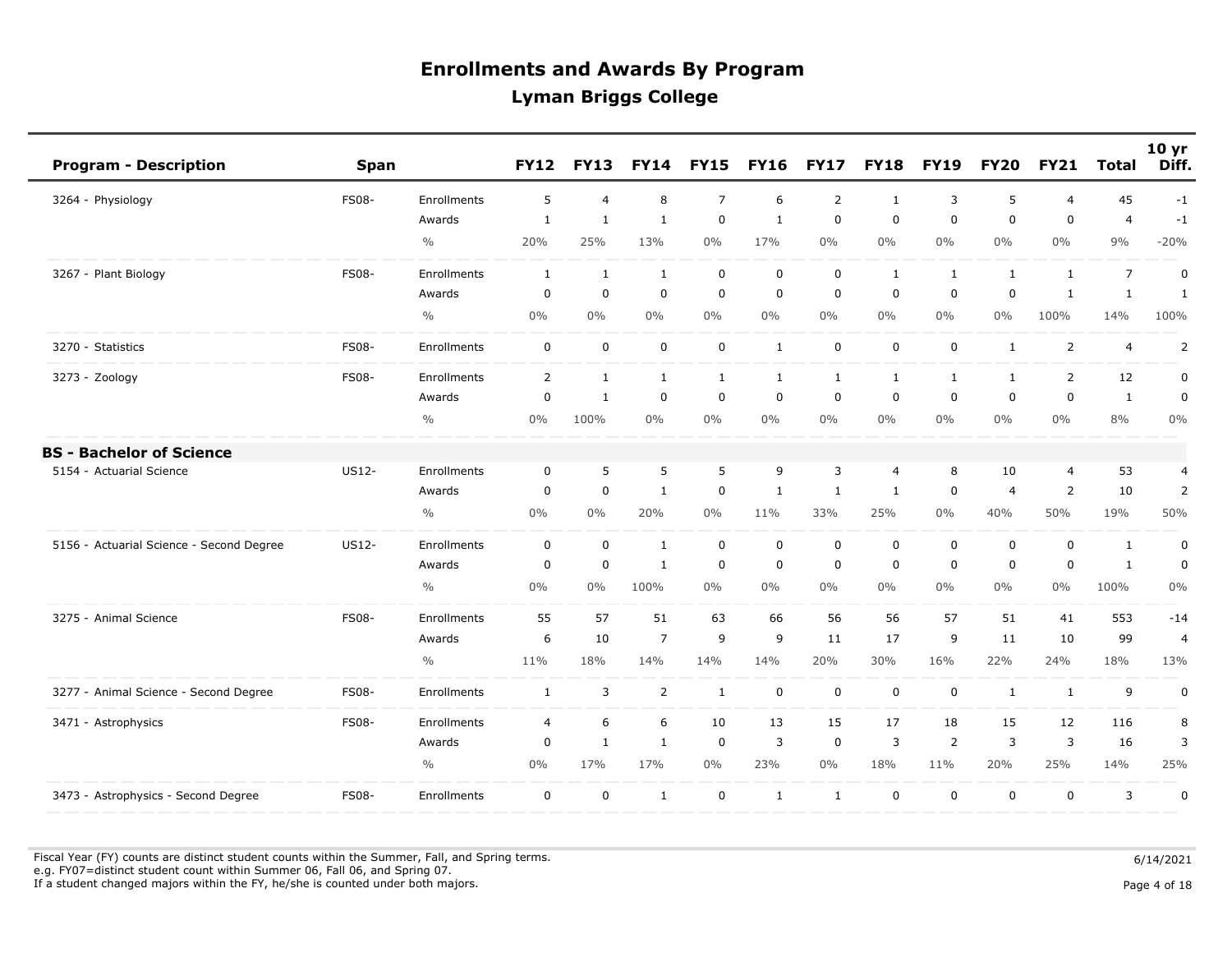| <b>Program - Description</b>                            | <b>Span</b>  |                    | <b>FY12</b>  | <b>FY13</b>    | <b>FY14</b>    | <b>FY15</b>  | <b>FY16</b>    | <b>FY17</b>    | <b>FY18</b>    | <b>FY19</b>    | <b>FY20</b>    | <b>FY21</b>  | <b>Total</b>   | 10 <sub>yr</sub><br>Diff. |
|---------------------------------------------------------|--------------|--------------------|--------------|----------------|----------------|--------------|----------------|----------------|----------------|----------------|----------------|--------------|----------------|---------------------------|
| 3474 - Biochemistry & Molecular Biol                    | <b>FS08-</b> | Enrollments        | 113          | 103            | 89             | 93           | 80             | 71             | 74             | 75             | 80             | 76           | 854            | $-37$                     |
|                                                         |              | Awards             | 20           | 23             | 10             | 20           | 19             | 15             | 12             | 15             | 17             | 18           | 169            | $-2$                      |
|                                                         |              | $\frac{0}{0}$      | 18%          | 22%            | 11%            | 22%          | 24%            | 21%            | 16%            | 20%            | 21%            | 24%          | 20%            | 6%                        |
| 3476 - Biochemistry & Molecular Biol - Second<br>Degree | <b>FS08-</b> | Enrollments        | 3            | $\overline{2}$ | $\mathbf{1}$   | $\mathbf{1}$ | $\overline{2}$ | $\overline{2}$ | $\overline{4}$ | $\overline{2}$ | $\mathbf 0$    | $\mathbf{1}$ | 18             | $-2$                      |
|                                                         |              | Awards             | 1            | 0              | 0              | $\mathbf 0$  | 1              | 0              | 1              | 0              | 0              | 0            | 3              | $-1$                      |
|                                                         |              | $\frac{0}{0}$      | 33%          | $0\%$          | $0\%$          | $0\%$        | 50%            | $0\%$          | 25%            | $0\%$          | $0\%$          | $0\%$        | 17%            | $-33%$                    |
| 3477 - Biochemistry/Biotechnology                       | FS08-        | Enrollments        | 16           | 20             | 22             | 25           | 26             | 18             | 15             | 15             | 18             | 26           | 201            | 10                        |
|                                                         |              | Awards             | 2            | 5              | 3              | 5            | 5              | $\overline{2}$ | 5              | $\overline{4}$ | 3              | 3            | 37             | $\mathbf{1}$              |
|                                                         |              | $\frac{0}{0}$      | 13%          | 25%            | 14%            | 20%          | 19%            | 11%            | 33%            | 27%            | 17%            | 12%          | 18%            | $-1\%$                    |
| - Biochemistry/Biotechnology - Second<br>3479<br>Degree | <b>FS08-</b> | Enrollments        | $\mathbf{1}$ | 1              | $\mathbf 0$    | 1            | 4              | 5              | 3              | $\overline{2}$ | $\mathbf{1}$   | 0            | 18             | $-1$                      |
|                                                         |              | Awards             | $\mathbf 0$  | $\mathbf{1}$   | $\mathbf 0$    | $\mathbf 0$  | $\mathbf 0$    | $\mathbf{1}$   | $\mathbf{1}$   | $\mathbf 0$    | $\mathbf 0$    | $\mathbf 0$  | 3              | 0                         |
|                                                         |              | $\frac{0}{0}$      | 0%           | 100%           | 0%             | $0\%$        | $0\%$          | 20%            | 33%            | $0\%$          | $0\%$          | $0\%$        | 17%            | $0\%$                     |
| 3480 - Biological Science                               | FS08-US21    | Enrollments        | 14           | 13             | 11             | 13           | $\overline{7}$ | 9              | 6              | $\overline{7}$ | 8              | 6            | 94             | -8                        |
|                                                         |              | Awards             | 3            | $\mathbf{1}$   | $\mathbf{1}$   | 5            | $\overline{2}$ | $\overline{4}$ | $\mathbf 0$    | $\mathbf{1}$   | $\overline{2}$ | 2            | 21             | $-1$                      |
|                                                         |              | $\frac{0}{0}$      | 21%          | 8%             | 9%             | 38%          | 29%            | 44%            | $0\%$          | 14%            | 25%            | 33%          | 22%            | 12%                       |
| 3482 - Biological Science - Second Degree               | FS08-US21    | Enrollments        | 2            | $\mathbf 0$    | $\mathbf 0$    | $\mathbf 0$  | 1              | $\mathbf{1}$   | $\mathbf{1}$   | $\mathbf 0$    | $\mathbf 0$    | $\mathbf 0$  | 5              | $-2$                      |
|                                                         |              | Awards             | $\mathbf 0$  | $\mathbf 0$    | $\mathbf 0$    | $\mathbf 0$  | $\mathbf 0$    | $\mathbf 0$    | $\mathbf{1}$   | $\mathbf 0$    | $\mathbf 0$    | $\mathbf 0$  | $\mathbf{1}$   | $\pmb{0}$                 |
|                                                         |              | $\frac{0}{0}$      | 0%           | 0%             | 0%             | $0\%$        | $0\%$          | $0\%$          | 100%           | $0\%$          | $0\%$          | $0\%$        | 20%            | $0\%$                     |
| 3278 - Biology                                          | <b>FS08-</b> | <b>Enrollments</b> | 22           | 22             | 28             | 27           | 17             | 12             | 17             | 27             | 28             | 38           | 238            | 16                        |
|                                                         |              | Awards             | 8            | $\overline{2}$ | $\overline{2}$ | 3            | 3              | 2              | $\mathbf{1}$   | $\overline{2}$ | $\overline{4}$ | 2            | 29             | -6                        |
|                                                         |              | $\frac{0}{0}$      | 36%          | 9%             | 7%             | 11%          | 18%            | 17%            | 6%             | 7%             | 14%            | 5%           | 12%            | $-31%$                    |
| 3280 - Biology - Second Degree                          | <b>FS08-</b> | Enrollments        | $\mathbf 0$  | $\mathbf 0$    | $\mathbf 0$    | $\mathbf 0$  | 1              | $\overline{4}$ | $\overline{4}$ | $\overline{4}$ | $\overline{2}$ | $\mathbf{1}$ | 16             | 1                         |
|                                                         |              | Awards             | $\Omega$     | $\mathbf 0$    | 0              | $\mathbf 0$  | $\mathbf 0$    | $\mathbf 0$    | $\mathbf 0$    | $\mathbf{1}$   | $\mathbf{1}$   | $\mathbf 0$  | $\overline{2}$ | $\pmb{0}$                 |
|                                                         |              | $\frac{0}{0}$      | 0%           | 0%             | $0\%$          | $0\%$        | 0%             | $0\%$          | $0\%$          | 25%            | 50%            | $0\%$        | 13%            | 0%                        |

Fiscal Year (FY) counts are distinct student counts within the Summer, Fall, and Spring terms.  $6/14/2021$  e.g. FY07=distinct student count within Summer 06, Fall 06, and Spring 07. If a student changed majors within the FY, he/she is counted under both majors. Page 5 of 18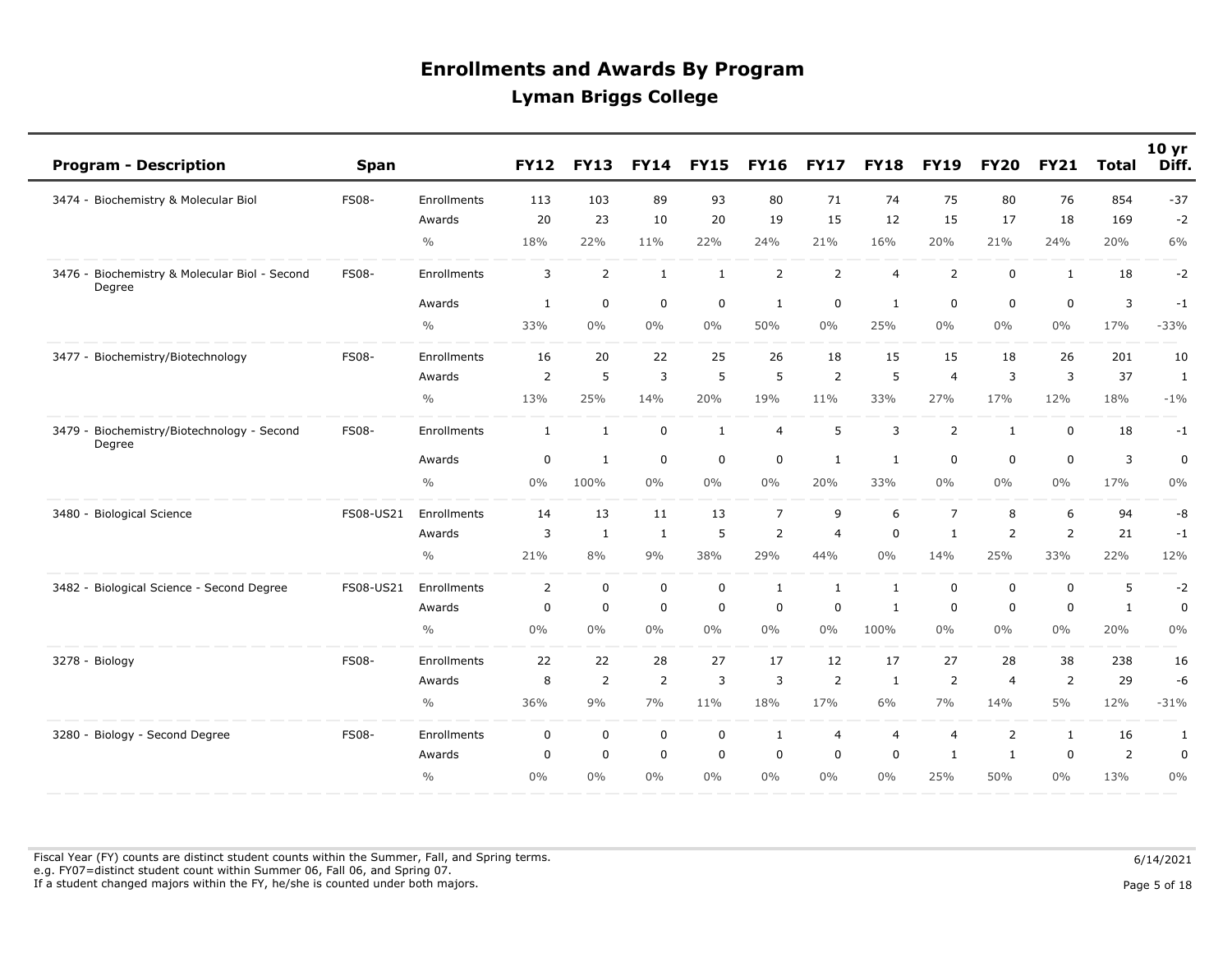| <b>Program - Description</b>                            | <b>Span</b>  |               | <b>FY12</b>    | <b>FY13</b>    | <b>FY14</b>    | <b>FY15</b>    | <b>FY16</b>    | <b>FY17</b>    | <b>FY18</b>    | <b>FY19</b>    | <b>FY20</b> | <b>FY21</b>    | <b>Total</b>   | 10 <sub>yr</sub><br>Diff. |
|---------------------------------------------------------|--------------|---------------|----------------|----------------|----------------|----------------|----------------|----------------|----------------|----------------|-------------|----------------|----------------|---------------------------|
| 2732 - Biomedical Laboratory Science                    | $SS11-$      | Enrollments   | 60             | 70             | 70             | 65             | 68             | 85             | 70             | 64             | 57          | 48             | 657            | $-12$                     |
|                                                         |              | Awards        | $\overline{7}$ | $\overline{7}$ | 9              | 13             | 6              | 16             | 13             | 14             | 13          | 9              | 107            | 2                         |
|                                                         |              | $\frac{0}{0}$ | 12%            | 10%            | 13%            | 20%            | 9%             | 19%            | 19%            | 22%            | 23%         | 19%            | 16%            | 7%                        |
| 2734 - Biomedical Laboratory Science - Second<br>Degree | SS11-        | Enrollments   | $\mathbf{1}$   | $\overline{2}$ | $\mathbf{1}$   | 5              | $\overline{4}$ | 5              | 3              | 3              | 3           | $\overline{4}$ | 31             | 3                         |
|                                                         |              | Awards        | 0              | 0              | $\mathbf 0$    | $\pmb{0}$      | 1              | $\mathbf 0$    | $\mathsf 0$    | $\overline{2}$ | $\mathbf 0$ | 2              | 5              | $\overline{2}$            |
|                                                         |              | $\frac{0}{0}$ | $0\%$          | $0\%$          | 0%             | $0\%$          | 25%            | $0\%$          | $0\%$          | 67%            | $0\%$       | 50%            | 16%            | 50%                       |
| 3483 - Chemical Physics                                 | <b>FS08-</b> | Enrollments   | 4              | 4              | $\overline{2}$ | 3              | 5              | $\overline{4}$ | 3              | $\overline{2}$ | $\mathbf 0$ | 1              | 28             | -3                        |
|                                                         |              | Awards        | 0              | 1              | $\mathbf 0$    | 1              | 0              | 1              | 1              | $\mathbf{1}$   | 0           | 0              | 5              | $\mathbf 0$               |
|                                                         |              | $\frac{0}{0}$ | $0\%$          | 25%            | 0%             | 33%            | 0%             | 25%            | 33%            | 50%            | $0\%$       | $0\%$          | 18%            | 0%                        |
| 3485 - Chemical Physics - Second Degree                 | <b>FS08-</b> | Enrollments   | $\mathbf{1}$   | $\mathbf{1}$   | $\mathbf{1}$   | $\pmb{0}$      | $\mathbf 0$    | $\mathbf 0$    | $\mathbf 0$    | $\mathbf 0$    | $\mathbf 0$ | $\mathbf{1}$   | $\overline{4}$ | $\pmb{0}$                 |
|                                                         |              | Awards        | 0              | $\mathbf 0$    | $\mathbf 0$    | $\mathbf 0$    | $\mathbf 0$    | $\mathbf 0$    | $\mathbf 0$    | $\mathbf 0$    | $\mathbf 0$ | 1              | 1              | 1                         |
|                                                         |              | $\frac{0}{0}$ | $0\%$          | $0\%$          | $0\%$          | $0\%$          | 0%             | $0\%$          | $0\%$          | $0\%$          | $0\%$       | 100%           | 25%            | 100%                      |
| 3486 - Chemistry                                        | <b>FS08-</b> | Enrollments   | 51             | 50             | 52             | 46             | 42             | 32             | 34             | 32             | 34          | 29             | 402            | $-22$                     |
|                                                         |              | Awards        | 6              | 9              | 8              | $\overline{7}$ | 6              | $\overline{7}$ | $\overline{7}$ | $\overline{7}$ | 6           | $\overline{4}$ | 67             | $-2$                      |
|                                                         |              | $\frac{0}{0}$ | 12%            | 18%            | 15%            | 15%            | 14%            | 22%            | 21%            | 22%            | 18%         | 14%            | 17%            | 2%                        |
| 3488 - Chemistry - Second Degree                        | <b>FS08-</b> | Enrollments   | $\mathbf{1}$   | 0              | $\mathbf 0$    | 0              | 0              | 0              | $\mathbf 0$    | 1              | 2           | 3              | $\overline{7}$ | 2                         |
|                                                         |              | Awards        | $\mathbf{1}$   | $\mathbf 0$    | $\mathbf 0$    | $\mathbf 0$    | $\mathbf 0$    | 0              | $\mathbf 0$    | $\mathbf 0$    | $\mathbf 0$ | $\mathbf 0$    | $\mathbf{1}$   | $-1$                      |
|                                                         |              | $\frac{0}{0}$ | 100%           | 0%             | 0%             | $0\%$          | $0\%$          | $0\%$          | $0\%$          | $0\%$          | $0\%$       | $0\%$          | 14%            | $-100%$                   |
| 3489 - Computational Chemistry                          | FS08-SS13    | Enrollments   |                |                |                |                |                |                |                |                |             |                |                | 0                         |
| 3491 - Computational Chemistry - Second Degree          | FS08-SS13    | Enrollments   |                |                |                |                |                |                |                |                |             |                |                | 0                         |
| 3492 - Computational Mathematics                        | <b>FS08-</b> | Enrollments   | 0              | $\overline{2}$ | 3              | 2              | $\overline{4}$ | 3              | 3              | $\overline{2}$ | 3           | 2              | 24             | $\overline{2}$            |
|                                                         |              | Awards        | $\mathbf 0$    | $\mathbf 0$    | 1              | $\mathbf 0$    | $\mathbf 0$    | $\mathbf 0$    | 1              | $\mathbf 0$    | 1           | 1              | $\overline{4}$ | 1                         |
|                                                         |              | $\frac{0}{0}$ | $0\%$          | 0%             | 33%            | 0%             | 0%             | $0\%$          | 33%            | $0\%$          | 33%         | 50%            | 17%            | 50%                       |

Fiscal Year (FY) counts are distinct student counts within the Summer, Fall, and Spring terms.  $6/14/2021$  e.g. FY07=distinct student count within Summer 06, Fall 06, and Spring 07. If a student changed majors within the FY, he/she is counted under both majors. Page 6 of 18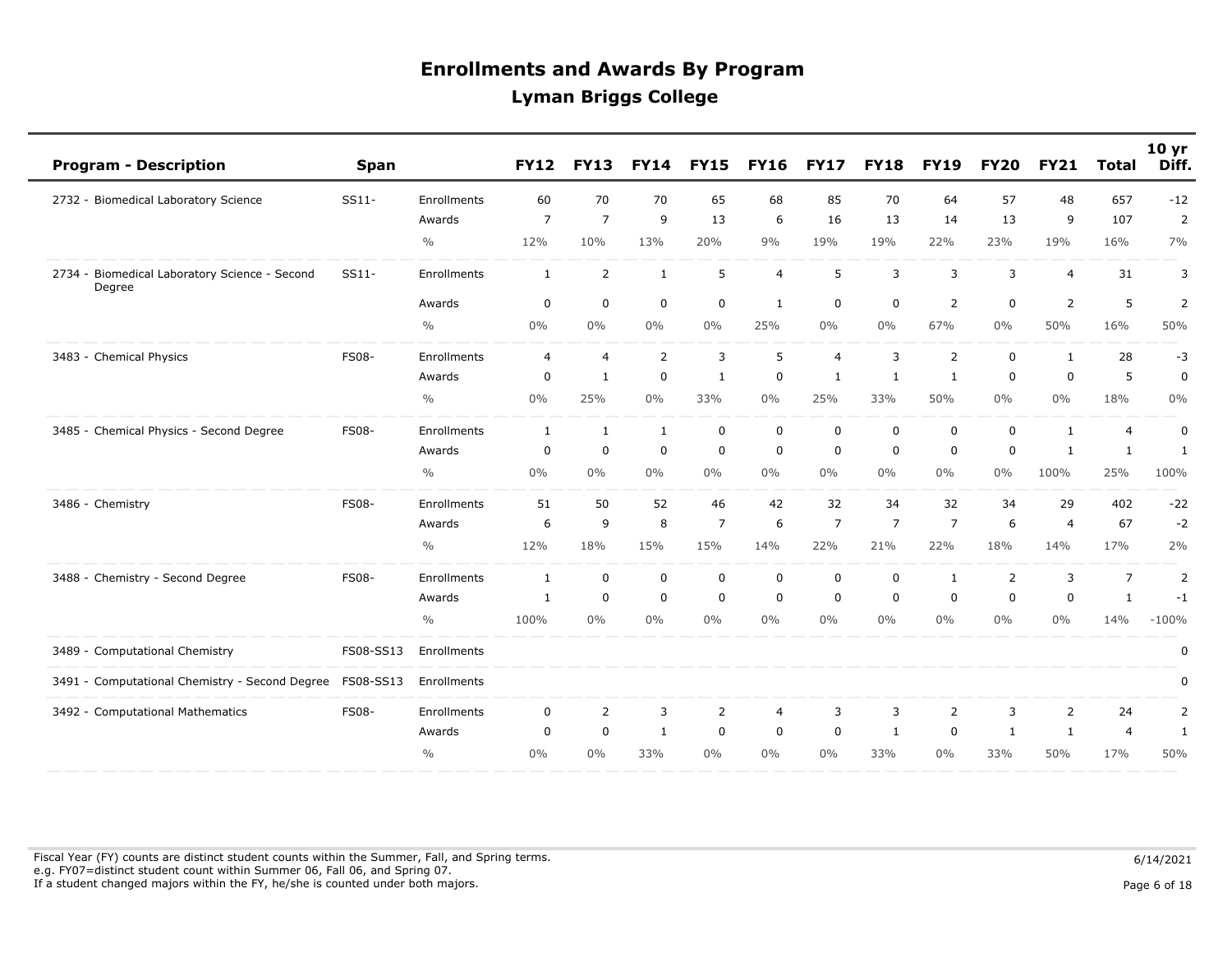| <b>Program - Description</b>                           | Span         |               | <b>FY12</b>    | <b>FY13</b>    | <b>FY14</b>    | <b>FY15</b>    | <b>FY16</b>    | <b>FY17</b>    | <b>FY18</b>      | <b>FY19</b>  | <b>FY20</b>    | <b>FY21</b>  | <b>Total</b>   | 10 <sub>yr</sub><br>Diff. |
|--------------------------------------------------------|--------------|---------------|----------------|----------------|----------------|----------------|----------------|----------------|------------------|--------------|----------------|--------------|----------------|---------------------------|
| 3494 - Computational Mathematics - Second              | <b>FS08-</b> | Enrollments   | 1              | 2              | $\overline{2}$ | $\mathsf 0$    | $\mathbf 0$    | $\mathsf 0$    | $\mathbf 0$      | $\mathbf 0$  | 0              | $\mathbf 0$  | 5              | $-1$                      |
| Degree                                                 |              | Awards        | $\mathbf 0$    | $\pmb{0}$      | $\mathbf{1}$   | $\mathbf 0$    | $\mathbf 0$    | $\mathbf 0$    | 0                | $\mathbf 0$  | $\mathbf 0$    | $\mathbf 0$  | $\mathbf{1}$   | $\pmb{0}$                 |
|                                                        |              | $\frac{0}{0}$ | 0%             | 0%             | 50%            | $0\%$          | $0\%$          | $0\%$          | $0\%$            | $0\%$        | $0\%$          | $0\%$        | 20%            | $0\%$                     |
| 3281 - Computer Science                                | <b>FS08-</b> | Enrollments   | $\overline{4}$ | 5              | 6              | 9              | $\overline{7}$ | 6              | 13               | 13           | 16             | 21           | 100            | 17                        |
|                                                        |              | Awards        | $\mathbf 0$    | $\mathbf{1}$   | $\mathbf{1}$   | $\overline{2}$ | $\overline{2}$ | $\mathbf{1}$   | $\overline{2}$   | $\mathbf{1}$ | $\mathbf 0$    | 2            | 12             | $\overline{2}$            |
|                                                        |              | $\frac{0}{0}$ | 0%             | 20%            | 17%            | 22%            | 29%            | 17%            | 15%              | 8%           | $0\%$          | 10%          | 12%            | 10%                       |
| 3495 - Computer Science                                | <b>FS08-</b> | Enrollments   | 3              | 3              | 4              | $\overline{4}$ | 3              | $\mathbf{1}$   | 2                | 3            | 3              | $\mathbf{1}$ | 27             | $-2$                      |
|                                                        |              | Awards        | $\mathbf 0$    | $\pmb{0}$      | $\overline{2}$ | $\mathsf 0$    | $\mathbf 0$    | $\mathbf 0$    | $\boldsymbol{0}$ | $\mathbf 0$  | 1              | $\mathbf 0$  | 3              | $\pmb{0}$                 |
|                                                        |              | $\frac{0}{0}$ | 0%             | 0%             | 50%            | $0\%$          | $0\%$          | $0\%$          | $0\%$            | $0\%$        | 33%            | $0\%$        | 11%            | 0%                        |
| 3283 - Computer Science - Second Degree                | <b>FS08-</b> | Enrollments   | $\mathbf{1}$   | 2              | $\mathbf{1}$   | $\overline{2}$ | $\overline{4}$ | 3              | $\overline{2}$   | 3            | 5              | 3            | 26             | $\overline{2}$            |
|                                                        |              | Awards        | $\mathbf 0$    | $\mathbf 0$    | $\mathbf 0$    | $\mathsf 0$    | 1              | $\mathbf{1}$   | $\mathbf{1}$     | $\mathbf 0$  | $\overline{2}$ | $\mathbf{1}$ | 6              | $\mathbf{1}$              |
|                                                        |              | $\frac{0}{0}$ | 0%             | 0%             | $0\%$          | $0\%$          | 25%            | 33%            | 50%              | $0\%$        | 40%            | 33%          | 23%            | 33%                       |
| 3497 - Computer Science - Second Degree                | <b>FS08-</b> | Enrollments   | $\mathbf 0$    | $\mathbf 0$    | $\mathbf{1}$   | $\mathbf{1}$   | $\mathbf{1}$   | $\mathbf{1}$   | 2                | $\mathbf{1}$ | $\mathbf 0$    | $\mathbf 0$  | $\overline{7}$ | $\pmb{0}$                 |
|                                                        |              | Awards        | $\mathbf 0$    | $\mathbf 0$    | $\mathbf 0$    | $\mathbf 0$    | 1              | $\mathbf 0$    | 0                | $\mathbf 0$  | $\mathbf 0$    | $\mathbf 0$  | $\mathbf{1}$   | $\mathbf 0$               |
|                                                        |              | $\frac{0}{0}$ | 0%             | $0\%$          | $0\%$          | $0\%$          | 100%           | $0\%$          | $0\%$            | $0\%$        | $0\%$          | $0\%$        | 14%            | $0\%$                     |
| 3498 - Diagnostic Molecular Science                    | FS08-FS12    | Enrollments   | 6              | $\overline{4}$ | $\mathbf 0$    | $\mathbf 0$    | $\mathbf 0$    | $\mathbf 0$    | $\mathbf 0$      | $\mathbf 0$  | $\mathbf 0$    | $\mathsf 0$  | 10             | -6                        |
|                                                        |              | Awards        | $\mathbf{1}$   | $\overline{4}$ | $\mathbf 0$    | $\mathbf 0$    | $\mathbf 0$    | $\mathbf 0$    | $\mathbf 0$      | $\mathbf 0$  | $\mathbf 0$    | $\mathbf 0$  | 5              | $-1$                      |
|                                                        |              | $\frac{0}{0}$ | 17%            | 100%           | $0\%$          | $0\%$          | $0\%$          | $0\%$          | $0\%$            | $0\%$        | $0\%$          | $0\%$        | 50%            | $-17%$                    |
| 3500 - Diagnostic Molecular Science - Second<br>Degree | FS08-FS12    | Enrollments   |                |                |                |                |                |                |                  |              |                |              |                | $\pmb{0}$                 |
| 3284 - Earth Science                                   | FS08-US20    | Enrollments   | 1              | 1              | $\mathbf 0$    | $\overline{4}$ | 4              | $\overline{4}$ | 2                | $\mathbf 0$  | $\mathbf 0$    | $\mathbf 0$  | 16             | $-1$                      |
|                                                        |              | Awards        | 1              | $\mathbf 0$    | $\mathbf{1}$   | $\mathbf 0$    | $\mathbf 0$    | $\overline{2}$ | $\overline{2}$   | $\mathbf 0$  | $\mathbf 0$    | 0            | 6              | $-1$                      |
|                                                        |              | $\frac{0}{0}$ | 100%           | $0\%$          | $0\%$          | $0\%$          | $0\%$          | 50%            | 100%             | $0\%$        | $0\%$          | $0\%$        | 38%            | $-100%$                   |
| 3286 - Earth Science - Second Degree                   | FS08-US20    | Enrollments   | $\mathbf 0$    | $\mathbf 0$    | $\mathbf 0$    | $\mathsf{O}$   | $\mathbf 0$    | $\mathbf 0$    | $\mathbf 0$      | $\mathbf{1}$ | 1              | $\mathbf{1}$ | 3              | 1                         |
| 3501 - Earth Science-Interdept                         | FS08-FS16    | Enrollments   | $\Omega$       | $\mathbf 0$    | $\mathbf{1}$   | $\mathbf{1}$   | $\mathbf 0$    | $\mathbf 0$    | $\mathbf 0$      | $\mathbf 0$  | $\mathbf 0$    | $\Omega$     | $\overline{2}$ | $\pmb{0}$                 |

Fiscal Year (FY) counts are distinct student counts within the Summer, Fall, and Spring terms.  $6/14/2021$  e.g. FY07=distinct student count within Summer 06, Fall 06, and Spring 07. If a student changed majors within the FY, he/she is counted under both majors. Page 7 of 18

Page 7 of 18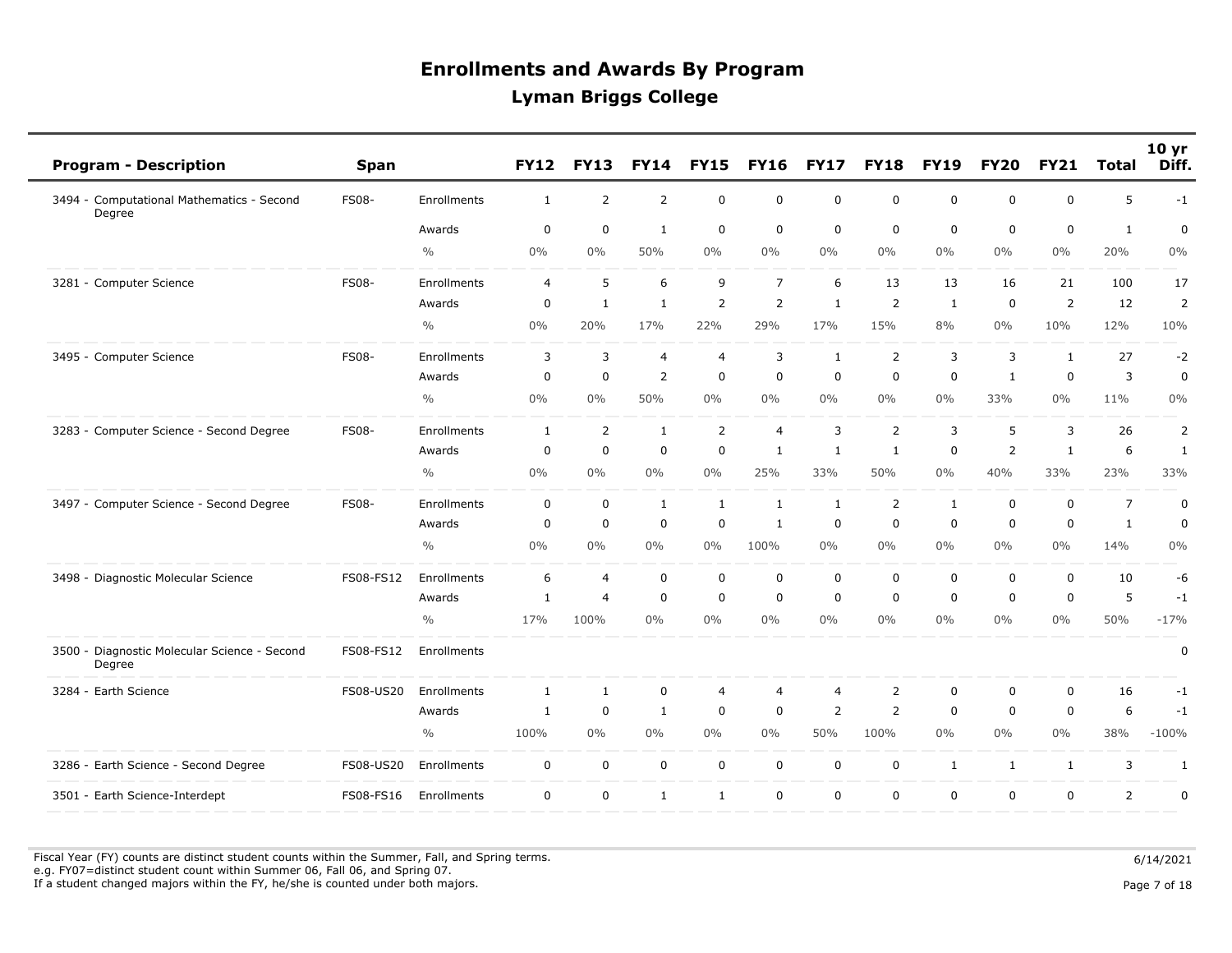| <b>Program - Description</b>                            | <b>Span</b>  |               | <b>FY12</b>    | <b>FY13</b>  | <b>FY14</b>    | <b>FY15</b>    | <b>FY16</b>    | <b>FY17</b>    | <b>FY18</b>    | <b>FY19</b>    | <b>FY20</b>    | <b>FY21</b>    | Total          | 10 <sub>yr</sub><br>Diff. |
|---------------------------------------------------------|--------------|---------------|----------------|--------------|----------------|----------------|----------------|----------------|----------------|----------------|----------------|----------------|----------------|---------------------------|
| 3503 - Earth Science-Interdept - Second Degree          | FS08-FS16    | Enrollments   |                |              |                |                |                |                |                |                |                |                |                | $\pmb{0}$                 |
| 3504 - Entomology                                       | <b>FS08-</b> | Enrollments   | $\overline{4}$ | 3            | 0              | $\mathbf 0$    | $\mathbf 0$    | $\mathbf 0$    | 0              | $\mathbf{1}$   | $\overline{2}$ | 2              | 12             | $-2$                      |
|                                                         |              | Awards        | $\mathbf 0$    | $\mathbf{1}$ | $\mathbf 0$    | $\mathbf 0$    | 0              | $\mathbf 0$    | $\mathbf 0$    | $\mathbf 0$    | 0              | $\mathbf{1}$   | $\overline{2}$ | 1                         |
|                                                         |              | $\frac{0}{0}$ | $0\%$          | 33%          | 0%             | $0\%$          | 0%             | 0%             | $0\%$          | $0\%$          | $0\%$          | 50%            | 17%            | 50%                       |
| 3506 - Entomology - Second Degree                       | <b>FS08-</b> | Enrollments   | $\mathbf 0$    | $\mathbf 0$  | 2              | 2              | $\mathbf{1}$   | $\mathbf 0$    | $\mathbf 0$    | $\mathbf{1}$   | 2              | 2              | 10             | 2                         |
|                                                         |              | Awards        | 0              | 0            | 0              | 1              | 1              | $\mathbf 0$    | 0              | $\mathbf 0$    | 0              | 0              | $\overline{2}$ | $\pmb{0}$                 |
|                                                         |              | $\frac{0}{0}$ | $0\%$          | $0\%$        | $0\%$          | 50%            | 100%           | 0%             | $0\%$          | $0\%$          | $0\%$          | $0\%$          | 20%            | $0\%$                     |
| 3507 - Envir Biology/Microbiology                       | <b>FS08-</b> | Enrollments   | 4              | 3            | 5              | $\overline{4}$ | 6              | 6              | 8              | 9              | 5              | $\overline{2}$ | 52             | $-2$                      |
|                                                         |              | Awards        | $\overline{2}$ | $\mathbf{1}$ | 0              | 1              | $\mathbf 0$    | $\overline{2}$ | 2              | $\overline{2}$ | $\mathbf{1}$   | 2              | 13             | $\pmb{0}$                 |
|                                                         |              | $\frac{0}{0}$ | 50%            | 33%          | $0\%$          | 25%            | 0%             | 33%            | 25%            | 22%            | 20%            | 100%           | 25%            | 50%                       |
| 3509 - Envir Biology/Microbiology - Second<br>Degree    | <b>FS08-</b> | Enrollments   |                |              |                |                |                |                |                |                |                |                |                | 0                         |
| 3510 - Envir Biology/Plant Biology                      | <b>FS08-</b> | Enrollments   | 2              | 2            | $\overline{2}$ | 3              | 6              | $\overline{7}$ | 6              | 10             | 8              | $\overline{4}$ | 50             | 2                         |
|                                                         |              | Awards        | 1              | 0            | 0              | 1              | 1              | 1              | 0              | $\mathbf 0$    | $\overline{4}$ | 0              | 8              | $-1$                      |
|                                                         |              | $\frac{0}{0}$ | 50%            | $0\%$        | $0\%$          | 33%            | 17%            | 14%            | $0\%$          | $0\%$          | 50%            | $0\%$          | 16%            | $-50%$                    |
| 3512 - Envir Biology/Plant Biology - Second<br>Degree   | <b>FS08-</b> | Enrollments   | $\mathbf 0$    | $\mathsf 0$  | $\mathbf 0$    | $\pmb{0}$      | $\mathbf 0$    | $\mathbf 0$    | $\mathsf 0$    | $\mathbf 0$    | 1              | $\mathbf{1}$   | $\overline{2}$ | 1                         |
| 3513 - Environmental Biology/Zoology                    | <b>FS08-</b> | Enrollments   | 13             | 9            | 9              | 19             | 14             | 14             | 18             | 18             | 18             | 14             | 146            | 1                         |
|                                                         |              | Awards        | 3              | 3            | 1              | 2              | $\overline{2}$ | 3              | 5              | $\mathbf 0$    | 5              | $\overline{7}$ | 31             | 4                         |
|                                                         |              | $\frac{0}{0}$ | 23%            | 33%          | 11%            | 11%            | 14%            | 21%            | 28%            | $0\%$          | 28%            | 50%            | 21%            | 27%                       |
| 3515 - Environmental Biology/Zoology - Second<br>Degree | <b>FS08-</b> | Enrollments   | $\overline{2}$ | $\mathbf{1}$ | 0              | 1              | $\overline{2}$ | 1              | 1              | $\mathsf 0$    | 0              | 1              | 9              | $-1$                      |
|                                                         |              | Awards        | 0              | $\mathbf{1}$ | 0              | $\mathbf 0$    | $\mathbf 0$    | $\mathbf 0$    | $\mathbf 0$    | $\mathbf 0$    | 0              | $\mathbf 0$    | $\mathbf{1}$   | $\pmb{0}$                 |
|                                                         |              | $\frac{0}{0}$ | $0\%$          | 100%         | $0\%$          | $0\%$          | 0%             | $0\%$          | $0\%$          | $0\%$          | $0\%$          | $0\%$          | 11%            | $0\%$                     |
| 3516 - Environmental Geosciences                        | <b>FS08-</b> | Enrollments   | 6              | 11           | 9              | 12             | 11             | 11             | $\overline{7}$ | 3              | $\overline{2}$ | 3              | 75             | -3                        |
|                                                         |              | Awards        | $\mathbf 0$    | $\pmb{0}$    | 2              | 3              | 2              | 1              | 3              | $\mathbf 0$    | $\mathbf 0$    | $\mathbf{1}$   | 12             | 1                         |
|                                                         |              | $\frac{0}{0}$ | 0%             | 0%           | 22%            | 25%            | 18%            | 9%             | 43%            | $0\%$          | $0\%$          | 33%            | 16%            | 33%                       |

Fiscal Year (FY) counts are distinct student counts within the Summer, Fall, and Spring terms.  $6/14/2021$ 

e.g. FY07=distinct student count within Summer 06, Fall 06, and Spring 07.

If a student changed majors within the FY, he/she is counted under both majors. Page 8 of 18

Page 8 of 18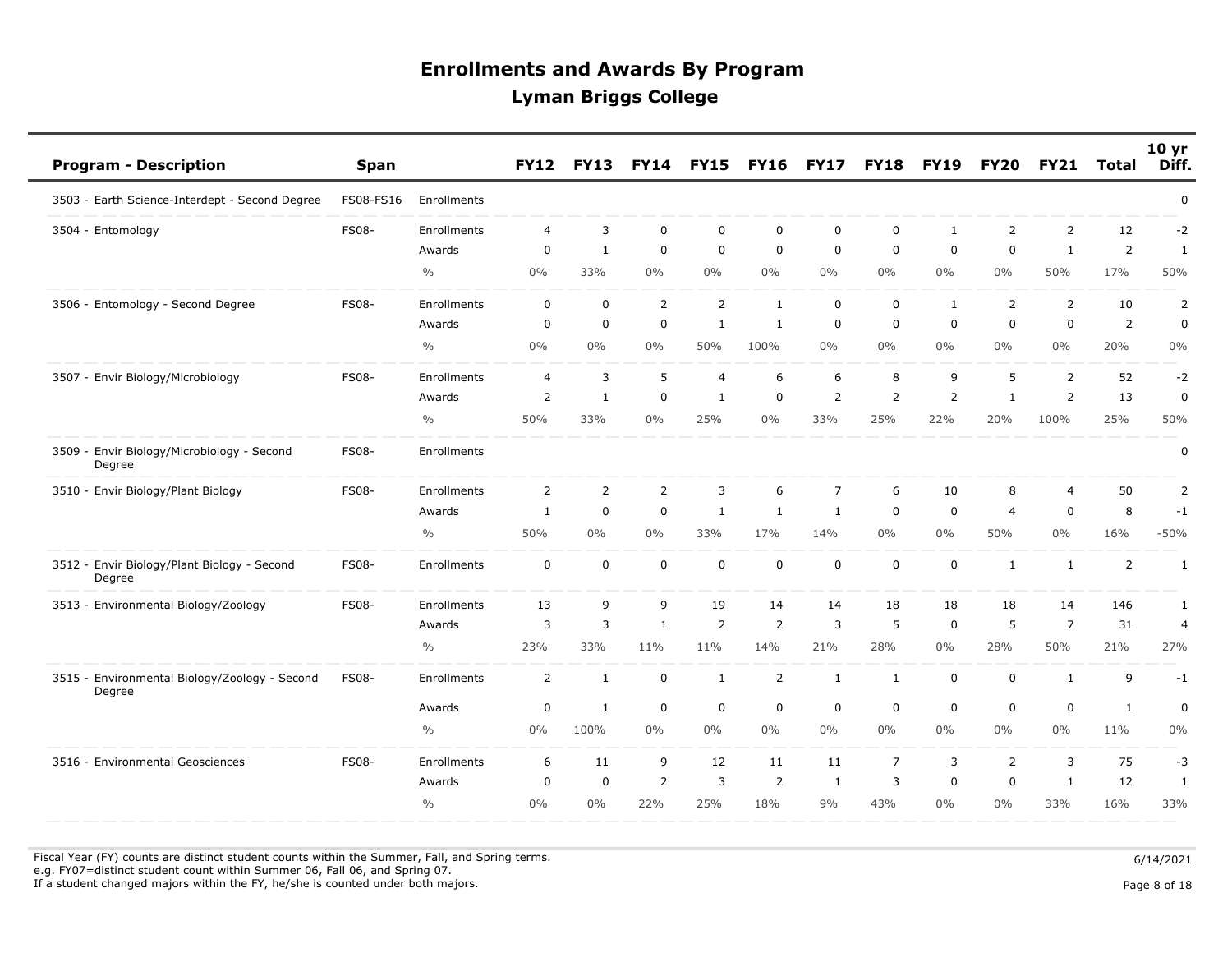| <b>Program - Description</b>                        | Span         |               | <b>FY12</b> | <b>FY13</b>  | <b>FY14</b>    | <b>FY15</b>    | <b>FY16</b>    | <b>FY17</b>    | <b>FY18</b>    | <b>FY19</b>    | <b>FY20</b>    | <b>FY21</b>    | <b>Total</b>   | 10 <sub>yr</sub><br>Diff. |
|-----------------------------------------------------|--------------|---------------|-------------|--------------|----------------|----------------|----------------|----------------|----------------|----------------|----------------|----------------|----------------|---------------------------|
| 3518 - Environmental Geosciences - Second<br>Degree | <b>FS08-</b> | Enrollments   | $\mathbf 0$ | $\mathbf 0$  | $\mathbf{1}$   | $\mathbf{1}$   | $\mathbf 0$    | $\mathbf 0$    | $\mathbf 0$    | $\mathbf 0$    | $\mathbf 0$    | $\mathbf{1}$   | 3              | $\mathbf{1}$              |
| 3287 - Environmental Sci & Mgt                      | <b>FS08-</b> | Enrollments   | 12          | 15           | 12             | 11             | 16             | 21             | 18             | 19             | 17             | 15             | 156            | 3                         |
|                                                     |              | Awards        | 0           | $\mathsf{2}$ | $\overline{7}$ | $\mathbf{1}$   | $\mathbf 0$    | $\overline{7}$ | 5              | 3              | $\overline{7}$ | 6              | 38             | 6                         |
|                                                     |              | $\frac{0}{0}$ | $0\%$       | 13%          | 58%            | 9%             | 0%             | 33%            | 28%            | 16%            | 41%            | 40%            | 24%            | 40%                       |
| 3289 - Environmental Sci & Mgt - Second Degree      | <b>FS08-</b> | Enrollments   | 0           | $\mathbf{1}$ | 2              | 3              | $\overline{2}$ | $\mathbf{1}$   | $\mathbf{1}$   | $\mathbf{1}$   | 2              | 2              | 15             | 2                         |
|                                                     |              | Awards        | $\mathbf 0$ | $\mathbf 0$  | $\mathbf 0$    | $\mathbf{1}$   | $\mathbf 0$    | $\mathbf{1}$   | $\mathbf 0$    | $\mathbf 0$    | $\mathbf 0$    | 2              | $\overline{4}$ | $\overline{2}$            |
|                                                     |              | $\frac{0}{0}$ | $0\%$       | 0%           | 0%             | 33%            | 0%             | 100%           | $0\%$          | $0\%$          | $0\%$          | 100%           | 27%            | 100%                      |
| 2721 - Fisheries and Wildlife                       | SS10-        | Enrollments   | 24          | 29           | 19             | 22             | 26             | 24             | 19             | 15             | 15             | 14             | 207            | $-10$                     |
|                                                     |              | Awards        | $\mathbf 0$ | 6            | $\overline{4}$ | 6              | 2              | 5              | 6              | $\overline{4}$ | 3              | 1              | 37             | 1                         |
|                                                     |              | $\frac{0}{0}$ | $0\%$       | 21%          | 21%            | 27%            | 8%             | 21%            | 32%            | 27%            | 20%            | 7%             | 18%            | 7%                        |
| 2723 - Fisheries and Wildlife - Second Degree       | SS10-        | Enrollments   | $\mathbf 0$ | $\mathbf 0$  | 1              | 1              | 1              | $\Omega$       | $\mathbf 0$    | $\mathbf 0$    | 1              | 1              | 5              | 1                         |
|                                                     |              | Awards        | $\mathbf 0$ | 0            | $\mathbf 0$    | $\mathbf 0$    | 1              | 0              | $\mathbf 0$    | $\mathbf 0$    | $\mathbf 0$    | $\mathbf 0$    | $\mathbf{1}$   | $\pmb{0}$                 |
|                                                     |              | $\frac{0}{0}$ | $0\%$       | $0\%$        | $0\%$          | 0%             | 100%           | $0\%$          | $0\%$          | $0\%$          | $0\%$          | $0\%$          | 20%            | 0%                        |
| 5160 - Food Science                                 | SS13-        | Enrollments   | $\mathbf 0$ | $\mathbf{1}$ | $\overline{4}$ | 9              | 12             | 10             | $\overline{7}$ | $\overline{7}$ | 6              | $\overline{4}$ | 60             | $\overline{4}$            |
|                                                     |              | Awards        | $\mathbf 0$ | $\mathbf 0$  | $\mathbf 0$    | $\mathbf 0$    | 2              | $\overline{4}$ | $\overline{2}$ | $\mathbf{1}$   | $\mathbf 0$    | $\mathbf{1}$   | 10             | 1                         |
|                                                     |              | $\frac{0}{0}$ | $0\%$       | 0%           | 0%             | 0%             | 17%            | 40%            | 29%            | 14%            | $0\%$          | 25%            | 17%            | 25%                       |
| 5162 - Food Science - Second Degree                 | SS13-        | Enrollments   | $\mathbf 0$ | $\mathbf 0$  | $\mathbf 0$    | $\mathbf 0$    | $\mathbf 0$    | $\mathbf 0$    | $\mathbf 0$    | $\mathbf{1}$   | $\mathbf{1}$   | $\mathbf{1}$   | 3              | $\mathbf{1}$              |
|                                                     |              | Awards        | 0           | 0            | $\pmb{0}$      | $\mathbf 0$    | $\mathbf 0$    | 0              | $\mathbf 0$    | $\mathbf 0$    | $\mathbf 0$    | $\mathbf{1}$   | $\mathbf{1}$   | $\mathbf{1}$              |
|                                                     |              | $\frac{0}{0}$ | $0\%$       | $0\%$        | 0%             | $0\%$          | 0%             | $0\%$          | $0\%$          | $0\%$          | $0\%$          | 100%           | 33%            | 100%                      |
| 3519 - Genomics & Molecular Genetics                | <b>FS08-</b> | Enrollments   | 71          | 73           | 80             | 75             | 74             | 89             | 105            | 113            | 103            | 90             | 873            | 19                        |
|                                                     |              | Awards        | 13          | 13           | 15             | 20             | 17             | 14             | 17             | 25             | 25             | 26             | 185            | 13                        |
|                                                     |              | $\frac{0}{0}$ | 18%         | 18%          | 19%            | 27%            | 23%            | 16%            | 16%            | 22%            | 24%            | 29%            | 21%            | 11%                       |
| 3521 - Genomics & Molecular Genetics - Second       | <b>FS08-</b> | Enrollments   | 5           | 6            | 5              | $\overline{4}$ | $\overline{4}$ | 3              | 8              | $\overline{7}$ | 9              | 6              | 57             | $\mathbf{1}$              |
| Degree                                              |              | Awards        | $\mathbf 0$ | $\mathbf 0$  | $\mathbf{1}$   | 1              | 2              | $\mathbf 0$    | $\mathbf{1}$   | $\mathbf 0$    | 5              | 3              | 13             | 3                         |
|                                                     |              | $\frac{0}{0}$ | $0\%$       | 0%           | 20%            | 25%            | 50%            | $0\%$          | 13%            | $0\%$          | 56%            | 50%            | 23%            | 50%                       |
|                                                     |              |               |             |              |                |                |                |                |                |                |                |                |                |                           |

Fiscal Year (FY) counts are distinct student counts within the Summer, Fall, and Spring terms.  $6/14/2021$ 

e.g. FY07=distinct student count within Summer 06, Fall 06, and Spring 07.

If a student changed majors within the FY, he/she is counted under both majors. Page 9 of 18

Page 9 of 18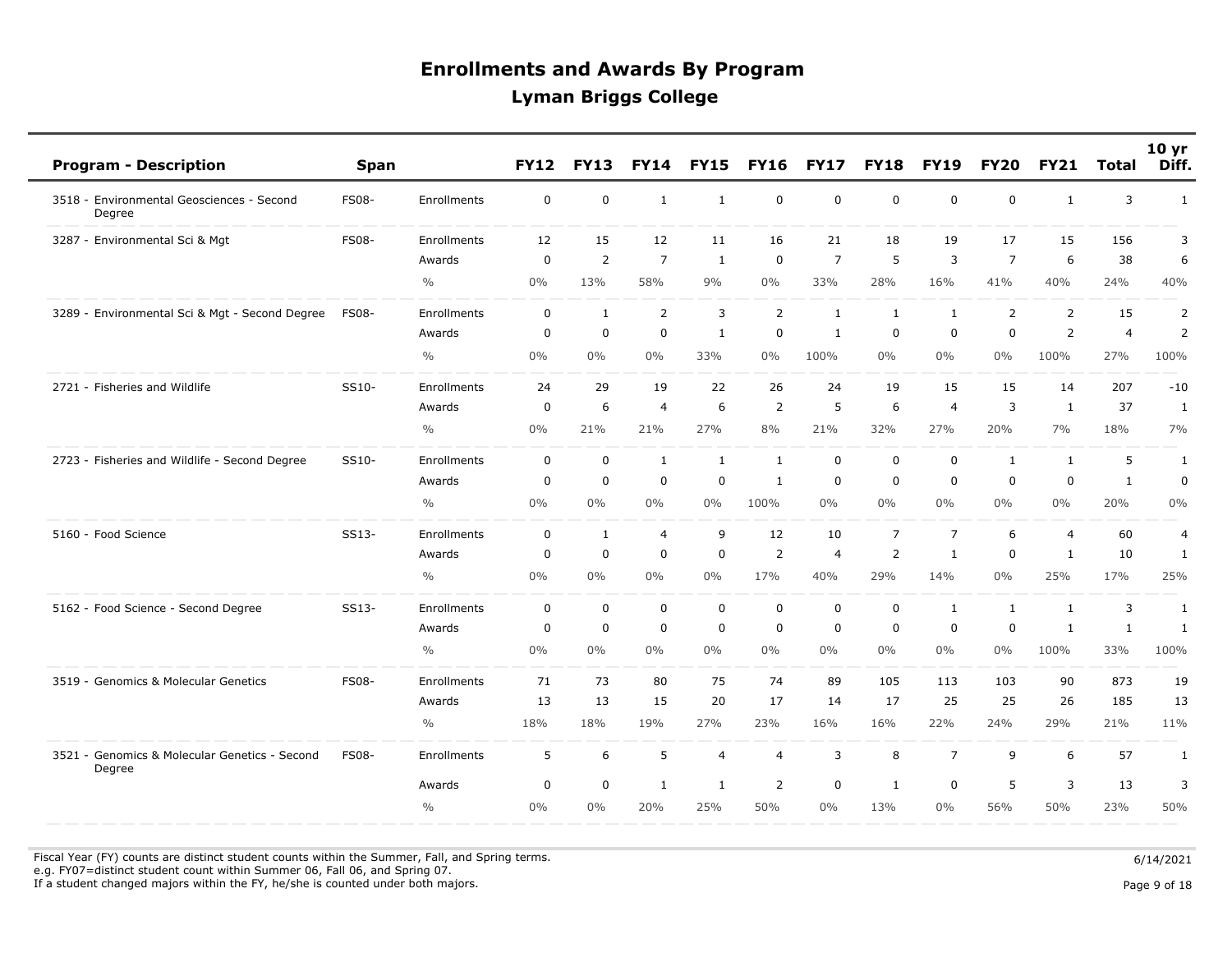| <b>Program - Description</b>                            | Span         |               | <b>FY12</b>    | <b>FY13</b>    | <b>FY14</b>    | <b>FY15</b>    | <b>FY16</b>    | <b>FY17</b>    | <b>FY18</b>    | <b>FY19</b>    | <b>FY20</b>    | <b>FY21</b>    | <b>Total</b>   | 10 <sub>yr</sub><br>Diff. |
|---------------------------------------------------------|--------------|---------------|----------------|----------------|----------------|----------------|----------------|----------------|----------------|----------------|----------------|----------------|----------------|---------------------------|
| 3522 - Geological Sciences                              | <b>FS08-</b> | Enrollments   | 1              | 2              | $\overline{2}$ | 5              | 5              | 6              | $\overline{4}$ | $\overline{4}$ | 3              | $\mathbf{1}$   | 33             | $\mathbf 0$               |
|                                                         |              | Awards        | $\Omega$       | $\mathbf 0$    | $\mathbf 0$    | $\mathbf{1}$   | $\mathbf 0$    | $\mathbf{1}$   | $\mathbf{1}$   | $\mathbf{1}$   | $\overline{2}$ | $\mathbf 0$    | 6              | 0                         |
|                                                         |              | $\frac{0}{0}$ | 0%             | 0%             | 0%             | 20%            | $0\%$          | 17%            | 25%            | 25%            | 67%            | $0\%$          | 18%            | 0%                        |
| 3524 - Geological Sciences - Second Degree              | <b>FS08-</b> | Enrollments   | $\mathbf 0$    | 1              | $\mathbf{1}$   | $\mathbf 0$    | $\mathbf 0$    | $\mathbf 0$    | $\mathbf 0$    | $\mathbf 0$    | $\mathbf 0$    | $\mathbf 0$    | 2              | $\pmb{0}$                 |
| 3296 - Hist, Philosophy & Soc of Sci                    | SS09-        | Enrollments   | 36             | 29             | 29             | 29             | 28             | 27             | 26             | 29             | 24             | 20             | 277            | $-16$                     |
|                                                         |              | Awards        | 15             | $\overline{4}$ | $\overline{7}$ | 9              | 8              | 11             | 10             | 9              | 9              | 5              | 87             | $-10$                     |
|                                                         |              | $\frac{0}{0}$ | 42%            | 14%            | 24%            | 31%            | 29%            | 41%            | 38%            | 31%            | 38%            | 25%            | 31%            | $-17%$                    |
| 3298 - Hist, Philosophy & Soc of Sci - Second<br>Degree | SS09-        | Enrollments   | 3              | 5              | 5              | $\overline{3}$ | $\overline{2}$ | $\mathbf{1}$   | 2              | 3              | 3              | $\overline{4}$ | 31             | 1                         |
|                                                         |              | Awards        | $\mathbf 0$    | $\pmb{0}$      | $\overline{2}$ | $\mathbf{1}$   | $\mathbf 0$    | $\pmb{0}$      | 0              | $\overline{2}$ | 0              | 2              | $\overline{7}$ | $\overline{2}$            |
|                                                         |              | $\frac{0}{0}$ | 0%             | 0%             | 40%            | 33%            | $0\%$          | $0\%$          | $0\%$          | 67%            | $0\%$          | 50%            | 23%            | 50%                       |
| 3525 - Human Biology                                    | <b>FS08-</b> | Enrollments   | 391            | 389            | 411            | 436            | 439            | 429            | 425            | 426            | 424            | 411            | 4,181          | 20                        |
|                                                         |              | Awards        | 88             | 102            | 99             | 109            | 107            | 94             | 110            | 115            | 113            | 116            | 1,053          | 28                        |
|                                                         |              | $\frac{0}{0}$ | 23%            | 26%            | 24%            | 25%            | 24%            | 22%            | 26%            | 27%            | 27%            | 28%            | 25%            | 6%                        |
| 3527 - Human Biology - Second Degree                    | <b>FS08-</b> | Enrollments   | 16             | 12             | 12             | 12             | 15             | 15             | 17             | 15             | 14             | 15             | 143            | $-1$                      |
|                                                         |              | Awards        | 6              | $\overline{2}$ | $\overline{4}$ | 3              | $\mathbf 0$    | $\overline{2}$ | 5              | 5              | $\mathbf 0$    | $\mathbf{1}$   | 28             | $-5$                      |
|                                                         |              | $\frac{0}{0}$ | 38%            | 17%            | 33%            | 25%            | $0\%$          | 13%            | 29%            | 33%            | $0\%$          | 7%             | 20%            | $-31%$                    |
| 3528 - Mathematics                                      | <b>FS08-</b> | Enrollments   | 24             | 17             | 19             | 17             | 21             | 19             | 18             | 14             | 15             | 11             | 175            | $-13$                     |
|                                                         |              | Awards        | $\overline{2}$ | $\mathbf{1}$   | $\overline{2}$ | $\mathbf{1}$   | $\overline{2}$ | $\overline{4}$ | $\mathbf{1}$   | $\mathbf{1}$   | 2              | $\mathbf{1}$   | 17             | $-1$                      |
|                                                         |              | $\frac{0}{0}$ | 8%             | 6%             | 11%            | 6%             | 10%            | 21%            | 6%             | 7%             | 13%            | 9%             | 10%            | $1\%$                     |
| 3530 - Mathematics - Second Degree                      | <b>FS08-</b> | Enrollments   | $\mathbf{1}$   | $\overline{4}$ | $\overline{4}$ | $\mathbf{1}$   | $\overline{2}$ | 3              | $\overline{2}$ | $\mathbf{1}$   | $\mathbf{1}$   | $\mathbf{1}$   | 20             | $\pmb{0}$                 |
|                                                         |              | Awards        | $\mathbf 0$    | $\mathbf 0$    | $\mathbf 0$    | $\mathbf 0$    | $\mathbf 0$    | $\mathbf{1}$   | $\mathbf{1}$   | $\mathbf{1}$   | $\mathbf 0$    | $\mathbf{1}$   | $\overline{4}$ | $\mathbf{1}$              |
|                                                         |              | $\frac{0}{0}$ | 0%             | $0\%$          | $0\%$          | $0\%$          | $0\%$          | 33%            | 50%            | 100%           | $0\%$          | 100%           | 20%            | 100%                      |
| 5157 - Mathematics, Advanced                            | US12-        | Enrollments   | $\mathbf 0$    | 2              | 4              | 6              | $\overline{7}$ | 3              | $\mathbf 0$    | $\mathbf 0$    | $\overline{2}$ | $\overline{2}$ | 26             | $\overline{2}$            |
|                                                         |              | Awards        | $\Omega$       | $\Omega$       | $\mathbf{1}$   | $\mathbf 0$    | $\mathbf 0$    | $\mathbf{1}$   | $\Omega$       | $\Omega$       | $\Omega$       | $\Omega$       | 2              | $\mathbf 0$               |
|                                                         |              | $\frac{0}{0}$ | 0%             | 0%             | 25%            | $0\%$          | $0\%$          | 33%            | $0\%$          | $0\%$          | $0\%$          | $0\%$          | 8%             | 0%                        |

Fiscal Year (FY) counts are distinct student counts within the Summer, Fall, and Spring terms.  $6/14/2021$ e.g. FY07=distinct student count within Summer 06, Fall 06, and Spring 07.

If a student changed majors within the FY, he/she is counted under both majors. Page 10 of 18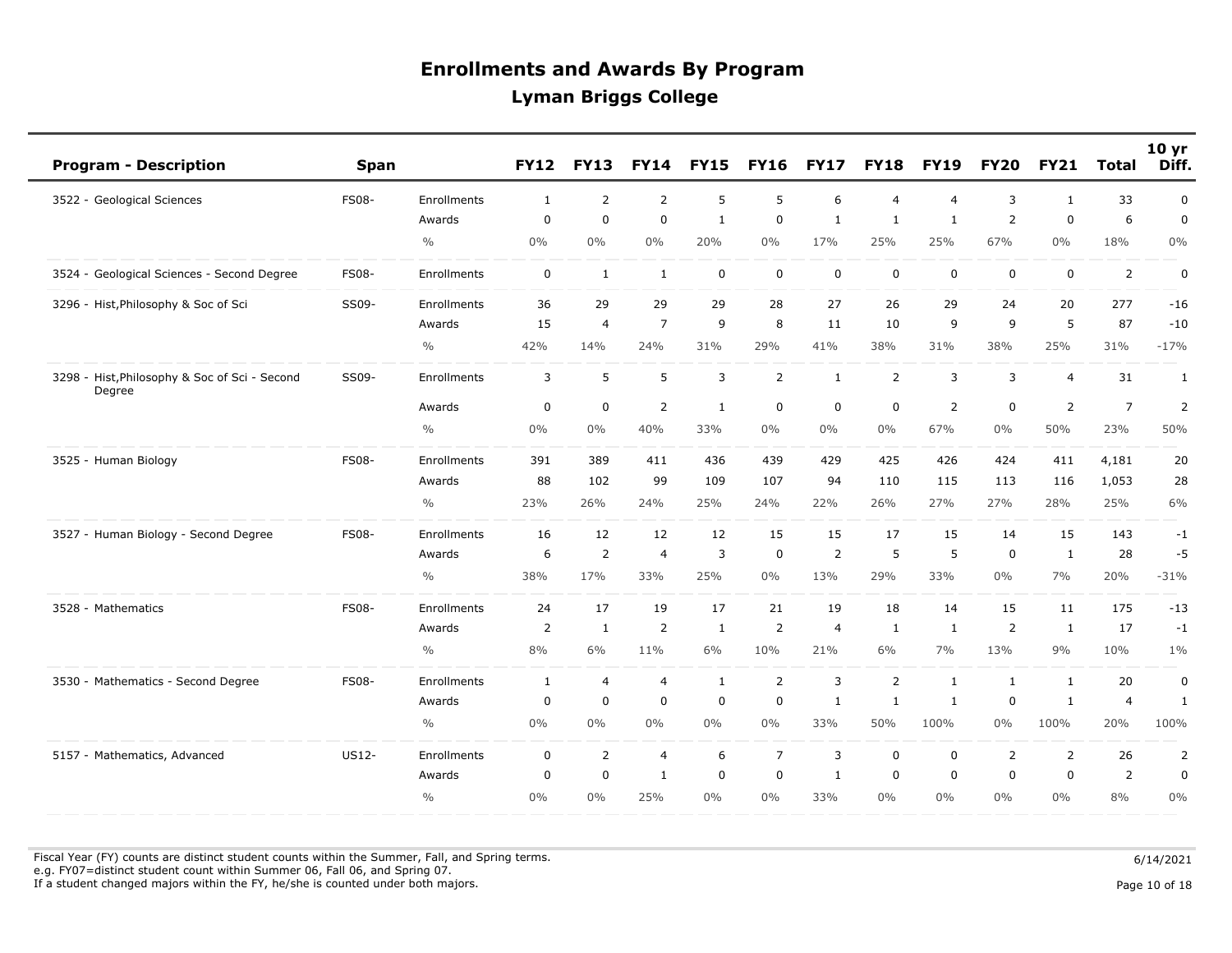| <b>Program - Description</b>                 | <b>Span</b>  |                    | <b>FY12</b> | <b>FY13</b> | <b>FY14</b>    | <b>FY15</b>  | <b>FY16</b>    | <b>FY17</b> | <b>FY18</b>    | <b>FY19</b>  | <b>FY20</b>    | <b>FY21</b>  | <b>Total</b>   | 10 <sub>yr</sub><br>Diff. |
|----------------------------------------------|--------------|--------------------|-------------|-------------|----------------|--------------|----------------|-------------|----------------|--------------|----------------|--------------|----------------|---------------------------|
| 5159 - Mathematics, Advanced - Second Degree | <b>US12-</b> | Enrollments        | $\mathbf 0$ | 3           | 2              | 5            | 3              | 1           | $\mathbf 0$    | $\mathbf 0$  | $\mathbf 0$    | $\mathbf{1}$ | 15             | $\mathbf{1}$              |
|                                              |              | Awards             | $\Omega$    | $\mathbf 0$ | $\mathbf 0$    | $\mathbf{1}$ | $\Omega$       | $\mathbf 0$ | $\mathbf 0$    | $\mathbf 0$  | 0              | 1            | $\overline{2}$ | 1                         |
|                                              |              | $\frac{0}{0}$      | $0\%$       | $0\%$       | $0\%$          | 20%          | $0\%$          | $0\%$       | $0\%$          | $0\%$        | $0\%$          | 100%         | 13%            | 100%                      |
| 3531 - Medical Technology                    | FS08-FS10    | Enrollments        | 25          | 10          | $\overline{2}$ | $\mathbf 0$  | $\mathbf 0$    | $\mathbf 0$ | 0              | $\mathbf 0$  | $\mathbf 0$    | $\mathbf 0$  | 37             | $-25$                     |
|                                              |              | Awards             | 10          | 3           | $\mathbf 0$    | $\mathbf 0$  | 0              | $\mathbf 0$ | $\mathbf 0$    | $\mathbf 0$  | $\mathbf 0$    | $\mathbf 0$  | 13             | $-10$                     |
|                                              |              | $\frac{0}{0}$      | 40%         | 30%         | $0\%$          | $0\%$        | 0%             | $0\%$       | $0\%$          | $0\%$        | $0\%$          | 0%           | 35%            | $-40%$                    |
| 3533 - Medical Technology - Second Degree    | FS08-FS10    | <b>Enrollments</b> | 3           | 2           | $\mathbf 0$    | $\mathbf 0$  | $\mathbf 0$    | $\mathbf 0$ | $\mathbf 0$    | $\mathbf 0$  | $\mathbf 0$    | $\mathbf 0$  | 5              | -3                        |
|                                              |              | Awards             | $\mathbf 0$ | 1           | 0              | $\mathbf 0$  | $\mathbf 0$    | $\mathbf 0$ | $\mathbf 0$    | $\mathbf 0$  | $\mathbf 0$    | $\mathbf 0$  | $\mathbf{1}$   | $\mathbf 0$               |
|                                              |              | $\frac{0}{0}$      | 0%          | 50%         | $0\%$          | $0\%$        | $0\%$          | $0\%$       | $0\%$          | $0\%$        | $0\%$          | $0\%$        | 20%            | $0\%$                     |
| 3534 - Microbiology                          | <b>FS08-</b> | Enrollments        | 59          | 58          | 58             | 52           | 60             | 60          | 55             | 60           | 53             | 48           | 563            | $-11$                     |
|                                              |              | Awards             | 11          | 9           | 12             | 9            | 17             | 10          | 19             | 10           | 12             | 17           | 126            | 6                         |
|                                              |              | $\frac{0}{0}$      | 19%         | 16%         | 21%            | 17%          | 28%            | 17%         | 35%            | 17%          | 23%            | 35%          | 22%            | 17%                       |
| 3536 - Microbiology - Second Degree          | <b>FS08-</b> | Enrollments        | 1           | $\mathbf 0$ | $\overline{2}$ | 5            | 6              | 3           | 2              | $\mathbf{1}$ | $\overline{2}$ | 3            | 25             | 2                         |
|                                              |              | Awards             | 0           | $\mathbf 0$ | 0              | 1            | 1              | 0           | 0              | 1            | 2              | $\mathbf 0$  | 5              | $\mathbf 0$               |
|                                              |              | $\frac{0}{0}$      | 0%          | $0\%$       | 0%             | 20%          | 17%            | $0\%$       | $0\%$          | 100%         | 100%           | $0\%$        | 20%            | 0%                        |
| 5167 - Neuroscience                          | SS13-        | Enrollments        | $\mathbf 0$ | 42          | 97             | 165          | 237            | 258         | 275            | 297          | 293            | 268          | 1,932          | 268                       |
|                                              |              | Awards             | $\mathbf 0$ | $\mathbf 0$ | $\overline{4}$ | 13           | 34             | 43          | 49             | 68           | 63             | 75           | 349            | 75                        |
|                                              |              | $\frac{0}{0}$      | 0%          | $0\%$       | 4%             | 8%           | 14%            | 17%         | 18%            | 23%          | 22%            | 28%          | 18%            | 28%                       |
| 5169 - Neuroscience - Second Degree          | SS13-        | Enrollments        | 0           | 5           | 8              | 8            | $\overline{7}$ | 9           | $\overline{7}$ | 2            | $\overline{4}$ | 6            | 56             | 6                         |
|                                              |              | Awards             | $\mathbf 0$ | $\mathbf 0$ | $\mathbf 0$    | 3            | 1              | $\mathbf 0$ | 3              | $\mathbf 0$  | $\overline{2}$ | 0            | 9              | $\pmb{0}$                 |
|                                              |              | $\frac{0}{0}$      | 0%          | 0%          | 0%             | 38%          | 14%            | $0\%$       | 43%            | $0\%$        | 50%            | $0\%$        | 16%            | 0%                        |
| 3537 - Nutritional Sciences                  | <b>FS08-</b> | Enrollments        | 64          | 56          | 54             | 68           | 55             | 51          | 53             | 48           | 45             | 40           | 534            | $-24$                     |
|                                              |              | Awards             | 15          | 12          | 10             | 12           | 10             | 12          | 15             | 10           | 13             | 15           | 124            | 0                         |
|                                              |              | $\frac{0}{0}$      | 23%         | 21%         | 19%            | 18%          | 18%            | 24%         | 28%            | 21%          | 29%            | 38%          | 23%            | 14%                       |

Fiscal Year (FY) counts are distinct student counts within the Summer, Fall, and Spring terms.  $6/14/2021$  e.g. FY07=distinct student count within Summer 06, Fall 06, and Spring 07. If a student changed majors within the FY, he/she is counted under both majors. Page 11 of 18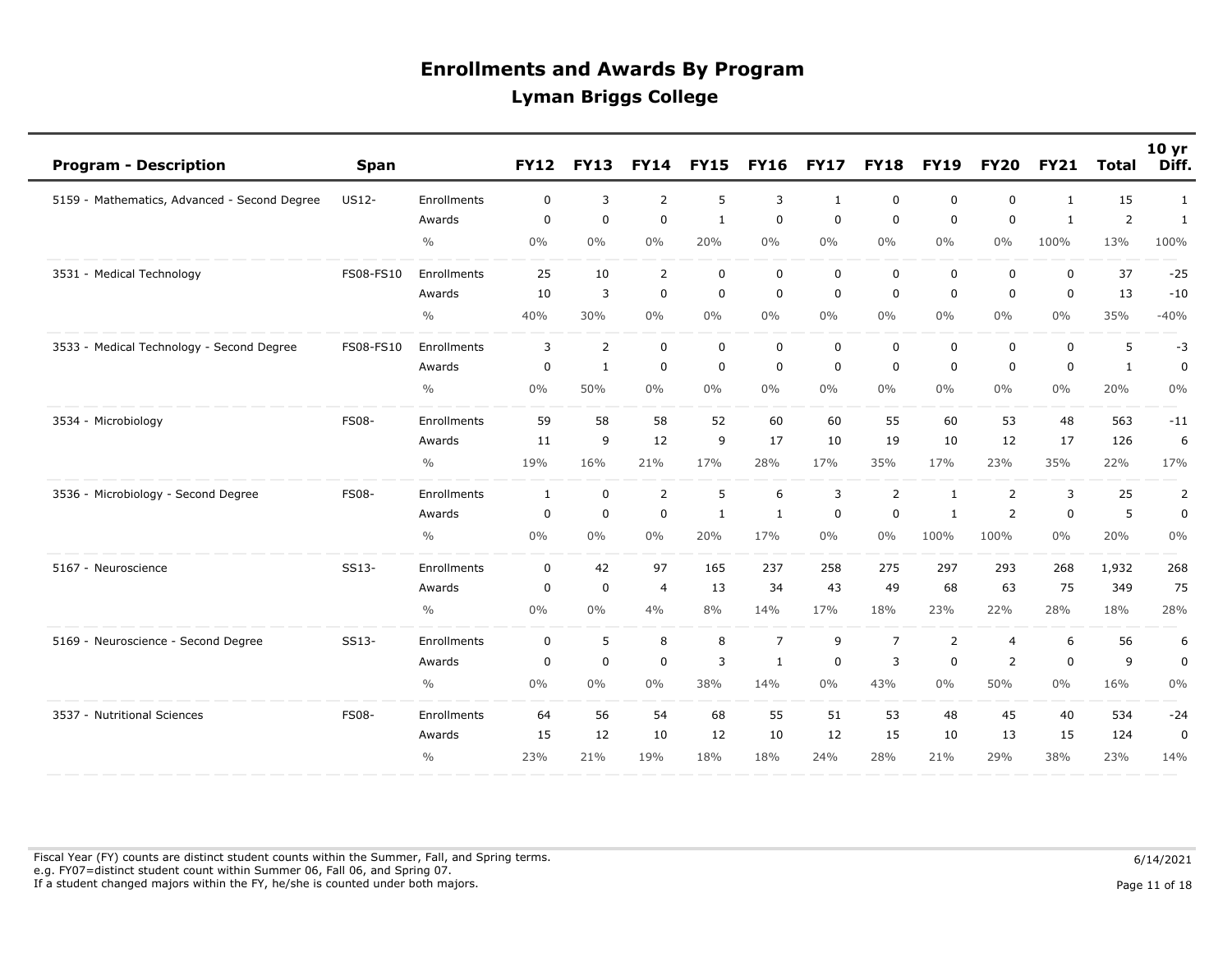| <b>Program - Description</b>                         | Span         |               | <b>FY12</b>    | <b>FY13</b> | <b>FY14</b>  | <b>FY15</b>  | <b>FY16</b>    | <b>FY17</b>    | <b>FY18</b>    | <b>FY19</b>    | <b>FY20</b>    | <b>FY21</b>    | <b>Total</b>   | 10 <sub>yr</sub><br>Diff. |
|------------------------------------------------------|--------------|---------------|----------------|-------------|--------------|--------------|----------------|----------------|----------------|----------------|----------------|----------------|----------------|---------------------------|
| 3539 - Nutritional Sciences - Second Degree          | <b>FS08-</b> | Enrollments   | 3              | 3           | 3            | 3            | 5              | $\overline{4}$ | 2              | $\overline{4}$ | 2              | $\overline{4}$ | 33             | $\mathbf{1}$              |
|                                                      |              | Awards        | $\mathbf 0$    | $\mathbf 0$ | $\mathbf 0$  | $\mathbf{1}$ | $\overline{2}$ | $\mathbf{1}$   | $\mathbf 0$    | $\Omega$       | $\mathbf 0$    | $\mathbf{1}$   | 5              | $\mathbf{1}$              |
|                                                      |              | $\frac{0}{0}$ | $0\%$          | $0\%$       | $0\%$        | 33%          | 40%            | 25%            | $0\%$          | $0\%$          | $0\%$          | 25%            | 15%            | 25%                       |
| 3290 - Physical Science                              | <b>FS08-</b> | Enrollments   | 2              | 1           | $\mathbf{1}$ | 0            | 0              | 1              | $\mathbf{1}$   | $\mathbf 0$    | $\mathbf 0$    | $\mathbf 0$    | 6              | $-2$                      |
|                                                      |              | Awards        | $\mathbf{1}$   | $\mathbf 0$ | $\mathbf{1}$ | $\mathbf 0$  | $\mathbf 0$    | $\mathbf 0$    | $\mathbf 0$    | $\mathbf 0$    | $\mathbf 0$    | $\mathbf 0$    | $\overline{2}$ | $-1$                      |
|                                                      |              | $\frac{0}{0}$ | 50%            | 0%          | 100%         | 0%           | 0%             | $0\%$          | 0%             | $0\%$          | $0\%$          | $0\%$          | 33%            | $-50%$                    |
| 3292 - Physical Science - Second Degree              | <b>FS08-</b> | Enrollments   |                |             |              |              |                |                |                |                |                |                |                | 0                         |
| 3540 - Physical Science-Interdept                    | FS08-US21    | Enrollments   | $\overline{2}$ | 1           | $\mathbf{1}$ | $\mathbf 0$  | $\mathbf 0$    | $\mathbf{1}$   | $\mathbf{1}$   | $\overline{2}$ | $\overline{2}$ | $\mathbf{1}$   | 11             | $-1$                      |
|                                                      |              | Awards        | $\mathbf{1}$   | $\Omega$    | $\mathbf 0$  | $\mathbf 0$  | 0              | $\Omega$       | $\mathbf 0$    | $\mathbf 0$    | 1              | 1              | 3              | $\mathbf 0$               |
|                                                      |              | $\frac{0}{0}$ | 50%            | 0%          | 0%           | $0\%$        | 0%             | $0\%$          | 0%             | $0\%$          | 50%            | 100%           | 27%            | 50%                       |
| 3542 - Physical Science-Interdept - Second<br>Degree | FS08-US21    | Enrollments   |                |             |              |              |                |                |                |                |                |                |                | 0                         |
| 3543 - Physics                                       | <b>FS08-</b> | Enrollments   | 22             | 18          | 20           | 28           | 28             | 28             | 26             | 27             | 13             | 9              | 219            | $-13$                     |
|                                                      |              | Awards        | 2              | 3           | $\mathbf{1}$ | $\mathbf 0$  | 3              | 5              | $\overline{a}$ | 5              | $\overline{2}$ | 1              | 26             | $-1$                      |
|                                                      |              | $\frac{0}{0}$ | 9%             | 17%         | 5%           | $0\%$        | 11%            | 18%            | 15%            | 19%            | 15%            | 11%            | 12%            | 2%                        |
| 3545 - Physics - Second Degree                       | <b>FS08-</b> | Enrollments   | 3              | 3           | 3            | $\mathbf 0$  | 0              | $\mathbf 0$    | $\mathbf{1}$   | $\mathbf{1}$   | 3              | 3              | 17             | $\pmb{0}$                 |
|                                                      |              | Awards        | $\mathbf 0$    | $\mathbf 0$ | $\mathbf 0$  | $\mathbf 0$  | 1              | $\mathbf 0$    | $\mathbf 0$    | $\mathbf 0$    | $\mathbf 0$    | $\mathbf 0$    | $\mathbf{1}$   | $\mathbf 0$               |
|                                                      |              | $\frac{0}{0}$ | $0\%$          | $0\%$       | 0%           | $0\%$        | 0%             | $0\%$          | $0\%$          | $0\%$          | $0\%$          | $0\%$          | 6%             | $0\%$                     |
| 3263 - Physiology                                    | <b>FS08-</b> | Enrollments   | 180            | 188         | 168          | 140          | 127            | 123            | 129            | 155            | 159            | 145            | 1,514          | $-35$                     |
|                                                      |              | Awards        | 29             | 45          | 43           | 36           | 31             | 28             | 20             | 36             | 29             | 48             | 345            | 19                        |
|                                                      |              | $\frac{0}{0}$ | 16%            | 24%         | 26%          | 26%          | 24%            | 23%            | 16%            | 23%            | 18%            | 33%            | 23%            | 17%                       |
| 3265 - Physiology - Second Degree                    | <b>FS08-</b> | Enrollments   | $\overline{4}$ | 5           | 3            | 3            | 3              | $\overline{4}$ | $\overline{2}$ | $\mathbf{1}$   | $\overline{4}$ | $\overline{4}$ | 33             | 0                         |
|                                                      |              | Awards        | 1              | $\mathbf 0$ | 2            | $\mathbf{1}$ | 0              | 0              | $\mathbf 0$    | $\mathbf{1}$   | 1              | 1              | $\overline{7}$ | $\mathbf 0$               |
|                                                      |              | $\frac{0}{0}$ | 25%            | 0%          | 67%          | 33%          | $0\%$          | $0\%$          | 0%             | 100%           | 25%            | 25%            | 21%            | 0%                        |

Fiscal Year (FY) counts are distinct student counts within the Summer, Fall, and Spring terms.  $6/14/2021$  e.g. FY07=distinct student count within Summer 06, Fall 06, and Spring 07. If a student changed majors within the FY, he/she is counted under both majors. Page 12 of 18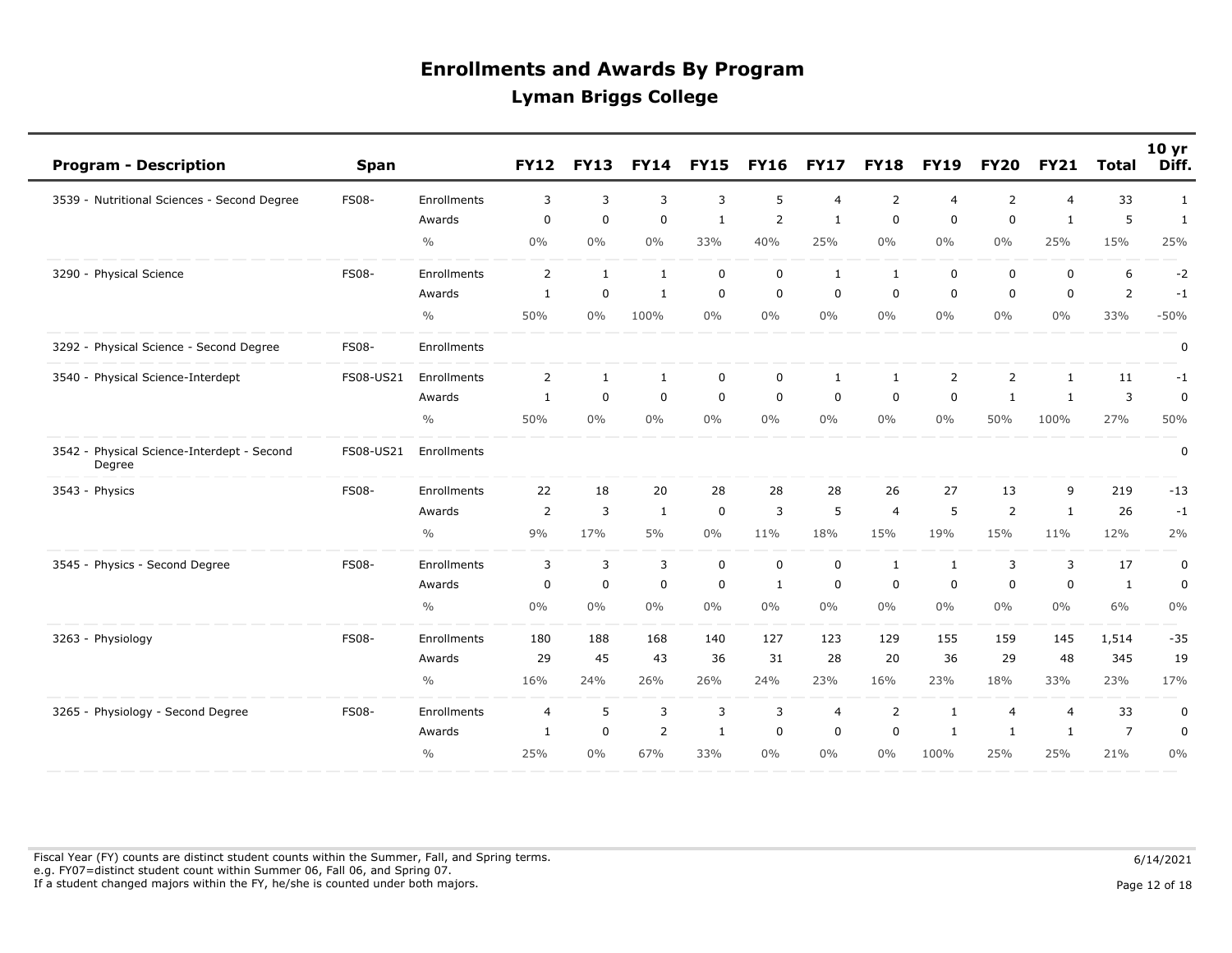| <b>Program - Description</b>              | <b>Span</b>  |               | <b>FY12</b>    | <b>FY13</b>    | <b>FY14</b>  | <b>FY15</b>    | <b>FY16</b>  | <b>FY17</b>    | <b>FY18</b>    | <b>FY19</b>    | <b>FY20</b>    | <b>FY21</b>    | <b>Total</b>   | 10 <sub>yr</sub><br>Diff. |
|-------------------------------------------|--------------|---------------|----------------|----------------|--------------|----------------|--------------|----------------|----------------|----------------|----------------|----------------|----------------|---------------------------|
| 3266 - Plant Biology                      | <b>FS08-</b> | Enrollments   | $\overline{7}$ | 8              | 8            | $\overline{7}$ | 9            | $\overline{7}$ | 6              | $\overline{4}$ | $\overline{2}$ | 3              | 61             | $-4$                      |
|                                           |              | Awards        | $\overline{2}$ | 3              | 3            | $\mathbf{1}$   | $\mathsf 0$  | $\overline{2}$ | $\overline{2}$ | $\overline{2}$ | 0              | $\mathbf{1}$   | 16             | $-1$                      |
|                                           |              | $\frac{0}{0}$ | 29%            | 38%            | 38%          | 14%            | $0\%$        | 29%            | 33%            | 50%            | $0\%$          | 33%            | 26%            | 5%                        |
| 3268 - Plant Biology - Second Degree      | <b>FS08-</b> | Enrollments   | 0              | $\mathbf{1}$   | $\mathbf{1}$ | $\mathbf 0$    | $\mathbf{1}$ | $\mathbf 0$    | $\mathbf 0$    | $\mathbf 0$    | 0              | 2              | 5              | 2                         |
|                                           |              | Awards        | $\mathbf 0$    | $\mathbf 0$    | $\mathbf 0$  | $\mathsf 0$    | $\mathbf 0$  | $\mathbf 0$    | $\mathbf 0$    | $\mathbf 0$    | $\mathbf 0$    | $\mathbf{1}$   | $\mathbf{1}$   | $\mathbf{1}$              |
|                                           |              | $\frac{0}{0}$ | $0\%$          | $0\%$          | $0\%$        | $0\%$          | $0\%$        | $0\%$          | $0\%$          | $0\%$          | $0\%$          | 50%            | 20%            | 50%                       |
| 3269 - Statistics                         | <b>FS08-</b> | Enrollments   | $\overline{4}$ | 8              | 6            | 6              | 6            | 6              | 3              | $\overline{4}$ | $\mathbf{1}$   | 3              | 47             | $-1$                      |
|                                           |              | Awards        | 0              | 2              | $\mathbf 0$  | 3              | 1            | 2              | $\mathbf 0$    | 1              | 0              | $\mathbf 0$    | 9              | $\mathbf 0$               |
|                                           |              | $\frac{0}{0}$ | 0%             | 25%            | $0\%$        | 50%            | 17%          | 33%            | $0\%$          | 25%            | $0\%$          | 0%             | 19%            | 0%                        |
| 3271 - Statistics - Second Degree         | <b>FS08-</b> | Enrollments   | 1              | $\mathbf{1}$   | $\mathbf 0$  | $\mathbf{1}$   | 3            | $\overline{2}$ | $\overline{4}$ | $\overline{4}$ | $\overline{2}$ | $\overline{2}$ | 20             | 1                         |
|                                           |              | Awards        | $\mathbf 0$    | $\mathbf 0$    | $\mathbf 0$  | $\mathbf 0$    | $\mathbf 0$  | $\mathbf{1}$   | $\mathbf 0$    | 1              | 0              | 2              | $\overline{4}$ | $\overline{2}$            |
|                                           |              | $\frac{0}{0}$ | 0%             | $0\%$          | $0\%$        | $0\%$          | $0\%$        | 50%            | $0\%$          | 25%            | $0\%$          | 100%           | 20%            | 100%                      |
| 3272 - Zoology                            | <b>FS08-</b> | Enrollments   | 119            | 104            | 96           | 98             | 102          | 100            | 75             | 66             | 54             | 52             | 866            | $-67$                     |
|                                           |              | Awards        | 23             | 27             | 27           | 20             | 16           | 26             | 20             | 21             | 14             | 9              | 203            | $-14$                     |
|                                           |              | $\frac{0}{0}$ | 19%            | 26%            | 28%          | 20%            | 16%          | 26%            | 27%            | 32%            | 26%            | 17%            | 23%            | $-2%$                     |
| 3274 - Zoology - Second Degree            | <b>FS08-</b> | Enrollments   | 3              | $\mathbf 0$    | $\mathbf{1}$ | $\overline{2}$ | 2            | 3              | $\overline{2}$ | $\mathbf{1}$   | $\mathbf{1}$   | 3              | 18             | $\pmb{0}$                 |
|                                           |              | Awards        | $\overline{2}$ | $\mathbf 0$    | $\mathbf 0$  | $\mathbf 0$    | $\mathbf 0$  | $\mathbf 0$    | $\mathbf{1}$   | $\mathbf{1}$   | 0              | $\mathbf{1}$   | 5              | $-1$                      |
|                                           |              | $\frac{0}{0}$ | 67%            | $0\%$          | $0\%$        | $0\%$          | $0\%$        | $0\%$          | 50%            | 100%           | $0\%$          | 33%            | 28%            | $-33%$                    |
| <b>CNCU - Concentration Undergraduate</b> |              |               |                |                |              |                |              |                |                |                |                |                |                |                           |
| 5170 - Animal Behavior & Neurobiology     | SS15-        | Enrollments   | 0              | 0              | $\mathbf 0$  | $\mathbf{1}$   | 17           | 31             | 28             | 20             | 19             | 20             | 136            | 20                        |
|                                           |              | Awards        | 0              | $\mathbf 0$    | $\mathbf 0$  | $\mathbf 0$    | 1            | 3              | $\overline{7}$ | 5              | 5              | 2              | 23             | 2                         |
|                                           |              | $\frac{0}{0}$ | 0%             | $0\%$          | $0\%$        | $0\%$          | 6%           | 10%            | 25%            | 25%            | 26%            | 10%            | 17%            | 10%                       |
| 2738 - Animal Biology & Preveterinary     | FS09-        | Enrollments   | 24             | 34             | 36           | 53             | 57           | 50             | 44             | 42             | 38             | 36             | 414            | 12                        |
|                                           |              | Awards        | 6              | $\overline{7}$ | $\mathbf 0$  | $\overline{7}$ | 6            | 10             | 17             | 8              | 6              | $\overline{7}$ | 74             | $\mathbf{1}$              |
|                                           |              | $\frac{0}{0}$ | 25%            | 21%            | $0\%$        | 13%            | 11%          | 20%            | 39%            | 19%            | 16%            | 19%            | 18%            | $-6%$                     |

Fiscal Year (FY) counts are distinct student counts within the Summer, Fall, and Spring terms.  $6/14/2021$  e.g. FY07=distinct student count within Summer 06, Fall 06, and Spring 07. If a student changed majors within the FY, he/she is counted under both majors. Page 13 of 18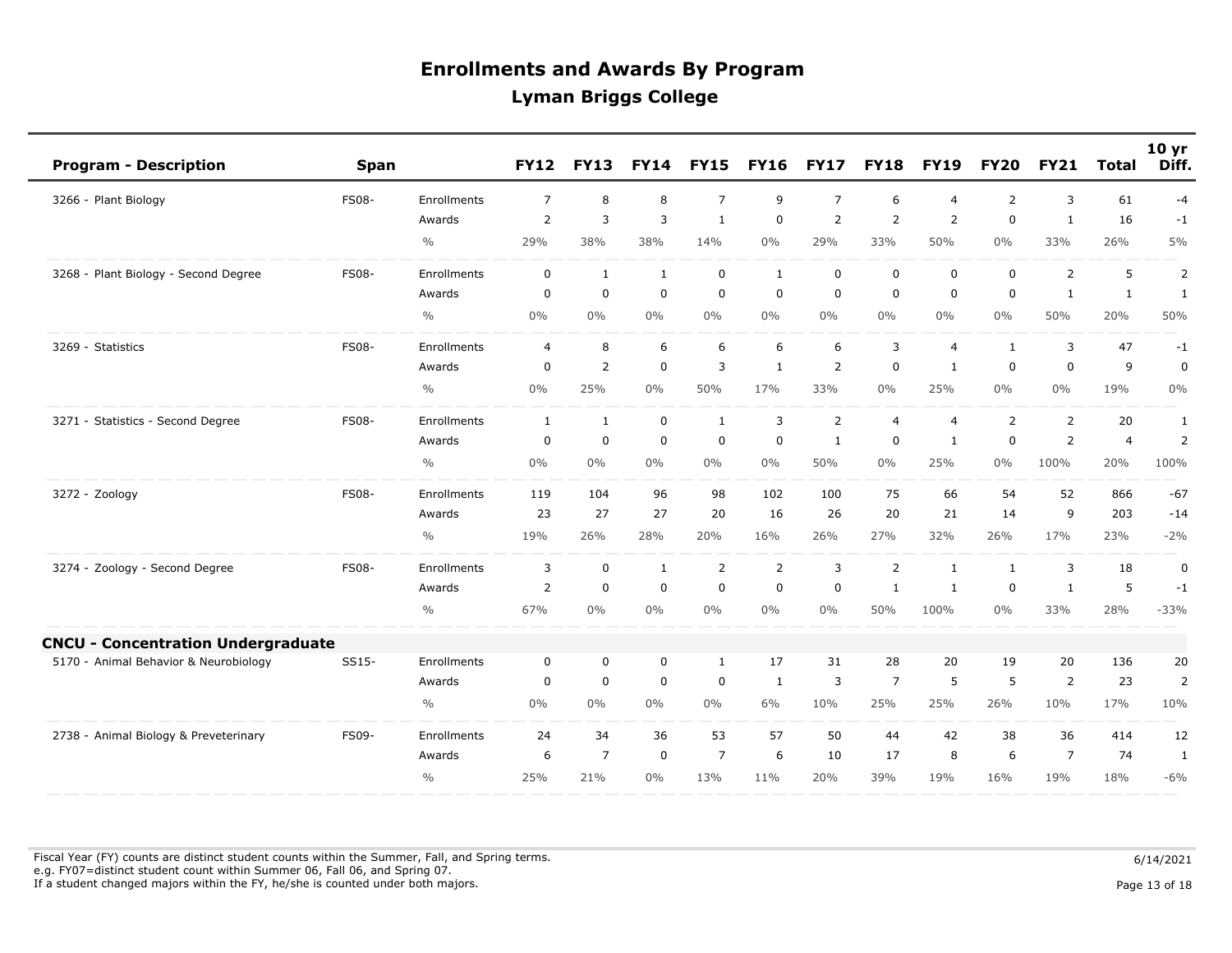| <b>Program - Description</b>           | <b>Span</b>  |               | <b>FY12</b>    | <b>FY13</b>    | <b>FY14</b>    | <b>FY15</b>  | <b>FY16</b>    | <b>FY17</b>    | <b>FY18</b>    | <b>FY19</b>    | <b>FY20</b>    | <b>FY21</b>    | <b>Total</b>   | 10 <sub>yr</sub><br>Diff. |
|----------------------------------------|--------------|---------------|----------------|----------------|----------------|--------------|----------------|----------------|----------------|----------------|----------------|----------------|----------------|---------------------------|
| 2737 - Animal Industry                 | FS09-        | Enrollments   | $\mathbf 0$    | 1              | $\overline{2}$ | $\mathbf{1}$ | $\mathbf 0$    | 2              | 5              | 6              | 4              | 2              | 23             | $\overline{2}$            |
|                                        |              | Awards        | $\mathbf 0$    | $\mathbf 0$    | $\mathbf 0$    | $\mathbf 0$  | $\mathbf 0$    | $\mathbf 0$    | 0              | $\mathbf{1}$   | $\overline{2}$ | $\mathbf{1}$   | $\overline{4}$ | $\mathbf{1}$              |
|                                        |              | $\frac{0}{0}$ | 0%             | $0\%$          | $0\%$          | $0\%$        | $0\%$          | $0\%$          | $0\%$          | 17%            | 50%            | 50%            | 17%            | 50%                       |
| 5163 - Basic Food Science              | SS13-        | Enrollments   | $\mathbf 0$    | $\mathbf 0$    | $\mathbf{1}$   | 4            | 6              | 5              | 5              | $\overline{4}$ | $\overline{7}$ | $\overline{4}$ | 36             | 4                         |
|                                        |              | Awards        | $\mathbf 0$    | $\mathbf 0$    | $\mathbf 0$    | $\mathbf 0$  | 1              | 2              | $\overline{2}$ | $\mathbf 0$    | 0              | $\mathbf{1}$   | 6              | $\mathbf{1}$              |
|                                        |              | $\frac{0}{0}$ | 0%             | $0\%$          | $0\%$          | $0\%$        | 17%            | 40%            | 40%            | $0\%$          | $0\%$          | 25%            | 17%            | 25%                       |
| 5171 - Biomed & Molecular Nutrition    | FS16-        | Enrollments   | $\mathbf 0$    | $\mathbf 0$    | $\mathbf 0$    | $\mathbf 0$  | $\mathbf 0$    | 9              | 26             | 43             | 47             | 42             | 167            | 42                        |
|                                        |              | Awards        | $\mathbf 0$    | $\mathbf 0$    | $\mathbf 0$    | $\mathbf 0$  | $\mathbf 0$    | $\mathbf 0$    | $\mathbf 0$    | 3              | 13             | 16             | 32             | 16                        |
|                                        |              | $\frac{0}{0}$ | 0%             | $0\%$          | $0\%$          | $0\%$        | $0\%$          | $0\%$          | $0\%$          | 7%             | 28%            | 38%            | 19%            | 38%                       |
| 2743 - Cell and Developmental Biology  | FS09-        | Enrollments   | 12             | 17             | 16             | 13           | 16             | 11             | 5              | $\overline{2}$ | 0              | $\mathbf 0$    | 92             | $-12$                     |
|                                        |              | Awards        | $\overline{2}$ | 3              | $\overline{4}$ | 2            | 3              | 5              | $\overline{2}$ | $\overline{2}$ | 0              | $\mathbf 0$    | 23             | $-2$                      |
|                                        |              | $\frac{0}{0}$ | 17%            | 18%            | 25%            | 15%          | 19%            | 45%            | 40%            | 100%           | $0\%$          | $0\%$          | 25%            | $-17%$                    |
| 5181 - Clinical Chemistry Concen       | <b>FS18-</b> | Enrollments   | $\pmb{0}$      | $\mathbf 0$    | $\mathsf 0$    | $\mathsf 0$  | $\mathbf 0$    | $\mathbf 0$    | $\mathbf 0$    | 6              | $\overline{7}$ | 8              | 21             | 8                         |
|                                        |              | Awards        | $\mathbf 0$    | $\mathbf 0$    | $\mathbf 0$    | $\mathbf 0$  | 0              | $\mathbf 0$    | $\mathbf 0$    | $\overline{4}$ | $\overline{2}$ | 2              | 8              | $\overline{2}$            |
|                                        |              | $\frac{0}{0}$ | 0%             | $0\%$          | 0%             | $0\%$        | $0\%$          | $0\%$          | $0\%$          | 67%            | 29%            | 25%            | 38%            | 25%                       |
| 2739 - Companion & Exotic Animal Biol  | FS09-        | Enrollments   | 6              | $\overline{7}$ | $\overline{7}$ | 6            | $\overline{7}$ | $\overline{4}$ | 6              | 9              | 9              | 6              | 67             | $\pmb{0}$                 |
|                                        |              | Awards        | 0              | $\mathbf 0$    | $\overline{4}$ | $\mathbf{1}$ | $\mathbf{1}$   | $\mathbf 0$    | $\mathbf 0$    | $\mathbf 0$    | 1              | 2              | 9              | $\overline{2}$            |
|                                        |              | $\frac{0}{0}$ | 0%             | $0\%$          | 57%            | 17%          | 14%            | $0\%$          | $0\%$          | $0\%$          | 11%            | 33%            | 13%            | 33%                       |
| 2724 - Conservation Biology            | SS10-        | Enrollments   | 1              | 5              | 3              | 3            | $\overline{7}$ | $\overline{7}$ | 8              | 5              | 3              | 5              | 47             | $\overline{4}$            |
|                                        |              | Awards        | $\mathbf 0$    | $\overline{2}$ | $\mathbf{1}$   | $\mathbf{1}$ | $\mathsf 0$    | $\mathbf 0$    | $\overline{a}$ | 3              | 0              | 0              | 11             | $\pmb{0}$                 |
|                                        |              | $\frac{0}{0}$ | 0%             | 40%            | 33%            | 33%          | $0\%$          | $0\%$          | 50%            | 60%            | $0\%$          | 0%             | 23%            | 0%                        |
| 2731 - Ecology, Evol & Organismal Biol | FS09-        | Enrollments   | 34             | 34             | 31             | 31           | 25             | 29             | 19             | 21             | 10             | 15             | 249            | $-19$                     |
|                                        |              | Awards        | 10             | 16             | 12             | 13           | 4              | 11             | 6              | 10             | 3              | 3              | 88             | $-7$                      |
|                                        |              | $\frac{0}{0}$ | 29%            | 47%            | 39%            | 42%          | 16%            | 38%            | 32%            | 48%            | 30%            | 20%            | 35%            | $-9%$                     |

Fiscal Year (FY) counts are distinct student counts within the Summer, Fall, and Spring terms.  $6/14/2021$  e.g. FY07=distinct student count within Summer 06, Fall 06, and Spring 07. If a student changed majors within the FY, he/she is counted under both majors. Page 14 of 18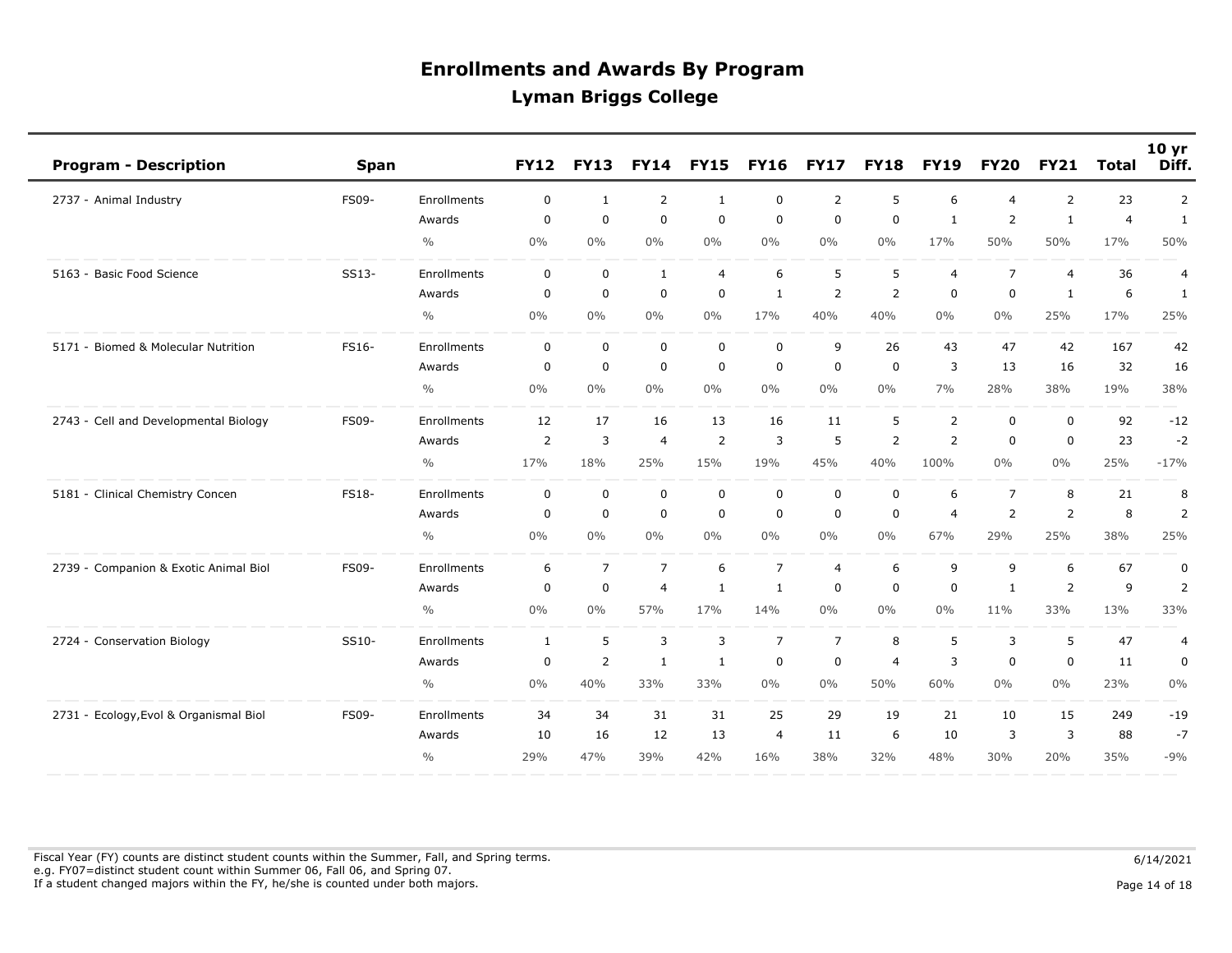| <b>Program - Description</b>                   | <b>Span</b>              | <b>FY12</b>    | <b>FY13</b>    | <b>FY14</b>    | <b>FY15</b>    | <b>FY16</b>    | <b>FY17</b>    | <b>FY18</b>    | <b>FY19</b>    | <b>FY20</b>    | <b>FY21</b>    | Total          | 10 yr<br>Diff. |
|------------------------------------------------|--------------------------|----------------|----------------|----------------|----------------|----------------|----------------|----------------|----------------|----------------|----------------|----------------|----------------|
| 2728 - Fish & Wildlife Dse Ecol & Mgt<br>SS10- | Enrollments              | $\mathbf 0$    | $\mathbf{1}$   | $\overline{2}$ | $\mathbf{1}$   | $\overline{4}$ | 5              | 5              | $\overline{2}$ | $\overline{2}$ | $\mathbf{1}$   | 23             | $\mathbf{1}$   |
|                                                | Awards                   | $\mathbf 0$    | $\mathbf 0$    | $\mathbf 0$    | $\mathbf 0$    | $\mathbf 0$    | $\mathbf{1}$   | $\overline{2}$ | $\mathbf 0$    | 1              | $\mathbf{1}$   | 5              | $\mathbf{1}$   |
|                                                | $\frac{0}{0}$            | 0%             | $0\%$          | $0\%$          | $0\%$          | $0\%$          | 20%            | 40%            | $0\%$          | 50%            | 100%           | 22%            | 100%           |
| SS10-<br>2725 - Fisheries Biology & Management | Enrollments              | $\mathbf 0$    | $\overline{2}$ | $\overline{2}$ | $\overline{2}$ | $\mathbf{1}$   | $\overline{2}$ | $\overline{2}$ | $\mathbf{1}$   | 3              | $\overline{3}$ | 18             | 3              |
|                                                | Awards                   | $\mathbf 0$    | $\mathbf{1}$   | $\mathbf 1$    | $\mathbf{1}$   | $\mathbf 0$    | $\mathbf 0$    | $\mathbf 0$    | $\mathbf 0$    | $\mathbf{1}$   | $\mathbf 0$    | $\overline{4}$ | $\mathbf 0$    |
|                                                | $\frac{0}{0}$            | $0\%$          | 50%            | 50%            | 50%            | $0\%$          | $0\%$          | $0\%$          | $0\%$          | 33%            | $0\%$          | 22%            | $0\%$          |
| 5164 - Food Business and Industry<br>SS13-     | Enrollments              | $\mathbf 0$    | $\pmb{0}$      | $\mathbf{1}$   | $\mathbf{1}$   | $\overline{2}$ | 2              | $\mathbf 0$    | $\mathbf 0$    | $\mathbf 0$    | $\mathbf 0$    | 6              | $\mathbf 0$    |
|                                                | Awards                   | $\mathbf 0$    | $\mathbf 0$    | $\mathbf 0$    | $\mathbf 0$    | $\mathbf 0$    | $\mathbf{1}$   | $\pmb{0}$      | $\mathbf 0$    | $\mathbf 0$    | $\mathbf 0$    | $\mathbf{1}$   | $\pmb{0}$      |
|                                                | $\frac{0}{0}$            | 0%             | $0\%$          | 0%             | $0\%$          | $0\%$          | 50%            | $0\%$          | $0\%$          | $0\%$          | $0\%$          | 17%            | 0%             |
| SS13-<br>5165 - Food Packaging                 | Enrollments              | $\mathbf 0$    | $\mathbf 0$    | $\mathbf 0$    | $\mathbf 0$    | $\overline{2}$ | $\mathbf{1}$   | $\mathbf{1}$   | $\mathbf 0$    | $\mathbf 0$    | $\mathbf 0$    | $\overline{4}$ | $\pmb{0}$      |
|                                                | Awards                   | $\mathbf 0$    | $\mathbf 0$    | $\mathbf 0$    | $\mathbf 0$    | $\mathbf{1}$   | $\mathbf 0$    | $\mathbf 0$    | $\mathbf 0$    | $\mathbf 0$    | $\mathbf 0$    | $\mathbf{1}$   | $\pmb{0}$      |
|                                                | $\frac{0}{0}$            | 0%             | $0\%$          | $0\%$          | $0\%$          | 50%            | $0\%$          | $0\%$          | $0\%$          | $0\%$          | $0\%$          | 25%            | $0\%$          |
| 5166 - Food Technology<br>SS13-                | Enrollments              | $\mathbf 0$    | $\mathbf{1}$   | $\overline{2}$ | $\overline{a}$ | $\overline{4}$ | $\overline{4}$ | 3              | $\overline{4}$ | $\mathbf{1}$   | $\mathbf{1}$   | 24             | $\mathbf{1}$   |
|                                                | Awards                   | $\mathbf 0$    | $\mathbf 0$    | $\mathbf 0$    | $\pmb{0}$      | 1              | 1              | 0              | $\mathbf{1}$   | $\mathbf 0$    | $\mathbf{1}$   | $\overline{4}$ | $\mathbf{1}$   |
|                                                | $\frac{0}{0}$            | 0%             | $0\%$          | $0\%$          | $0\%$          | 25%            | 25%            | $0\%$          | 25%            | $0\%$          | 100%           | 17%            | 100%           |
| 2747 - General Earth Science                   | FS08-FS16<br>Enrollments |                |                |                |                |                |                |                |                |                |                |                | $\pmb{0}$      |
| FS09-<br>2741 - General Zoology                | Enrollments              | 21             | 13             | 11             | 10             | 12             | 9              | 6              | $\mathbf{1}$   | $\mathbf{1}$   | $\mathbf{1}$   | 85             | $-20$          |
|                                                | Awards                   | 5              | $\overline{4}$ | 3              | $\mathbf 0$    | $\overline{2}$ | $\mathbf{1}$   | $\overline{4}$ | $\mathbf{1}$   | $\mathbf 0$    | $\mathbf{1}$   | 21             | $-4$           |
|                                                | $\frac{0}{0}$            | 24%            | 31%            | 27%            | $0\%$          | 17%            | 11%            | 67%            | 100%           | $0\%$          | 100%           | 25%            | 76%            |
| FS09-<br>2744 - Genetics                       | Enrollments              | $\overline{7}$ | 3              | 3              | 3              | 3              | $\overline{2}$ | 1              | $\mathbf 0$    | 0              | $\mathbf 0$    | 22             | $-7$           |
|                                                | Awards                   | 1              | $\mathbf 0$    | $\overline{2}$ | $\mathbf 0$    | $\mathsf 0$    | $\mathbf 0$    | $\mathbf{1}$   | $\mathbf 0$    | $\mathbf 0$    | $\mathbf 0$    | $\overline{4}$ | $-1$           |
|                                                | $\frac{0}{0}$            | 14%            | $0\%$          | 67%            | $0\%$          | $0\%$          | $0\%$          | 100%           | $0\%$          | $0\%$          | $0\%$          | 18%            | $-14%$         |
| <b>FS08-</b><br>2735 - Geophysics              | Enrollments              | $\mathbf 0$    | $\mathbf 0$    | $\mathbf 0$    | $\mathbf{1}$   | $\mathbf 0$    | $\mathbf 0$    | $\mathbf 0$    | $\mathbf 0$    | $\mathbf 0$    | $\mathbf 0$    | $\mathbf{1}$   | $\pmb{0}$      |
|                                                | Awards                   | $\mathbf 0$    | $\mathbf 0$    | $\mathbf 0$    | $\mathbf{1}$   | $\mathbf 0$    | $\mathbf 0$    | $\mathbf 0$    | $\mathbf 0$    | $\mathbf 0$    | $\mathbf 0$    | $\mathbf{1}$   | $\mathbf 0$    |
|                                                | $\frac{0}{0}$            | $0\%$          | $0\%$          | $0\%$          | 100%           | $0\%$          | $0\%$          | $0\%$          | $0\%$          | $0\%$          | $0\%$          | 100%           | $0\%$          |
| 2736 - Geophysics<br><b>FS08-</b>              | Enrollments              | $\mathbf 0$    | $\mathsf 0$    | $\mathbf 0$    | $\mathsf 0$    | $\mathbf{1}$   | $\mathbf{1}$   | $\mathbf 0$    | $\mathbf 0$    | $\mathbf 0$    | $\mathbf 0$    | $\overline{2}$ | $\pmb{0}$      |

Fiscal Year (FY) counts are distinct student counts within the Summer, Fall, and Spring terms.  $6/14/2021$ e.g. FY07=distinct student count within Summer 06, Fall 06, and Spring 07.

If a student changed majors within the FY, he/she is counted under both majors. Page 15 of 18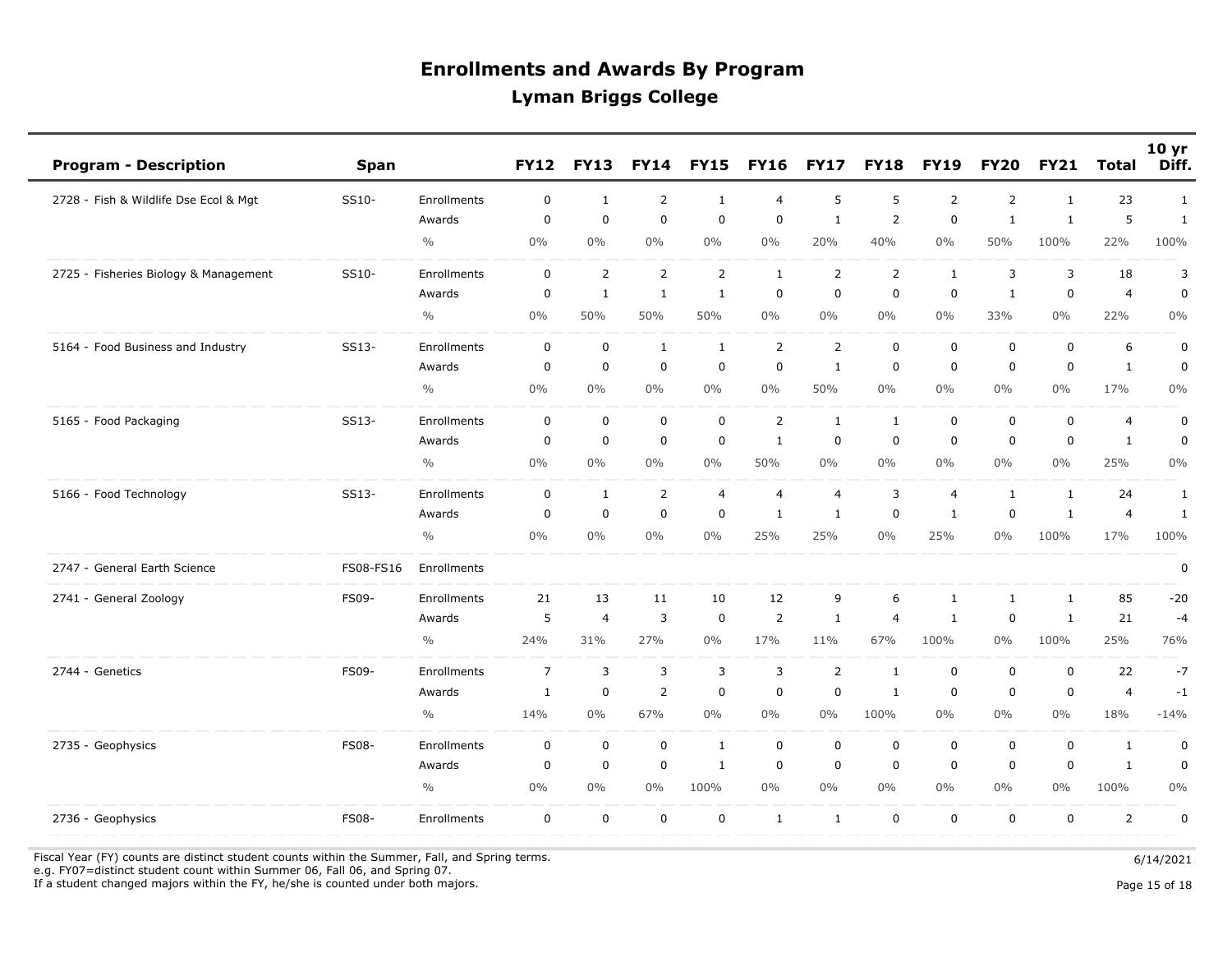| <b>Program - Description</b>          | <b>Span</b>  |                    | <b>FY12</b>  | <b>FY13</b>    | <b>FY14</b>    | <b>FY15</b>    | <b>FY16</b>    | <b>FY17</b>  | <b>FY18</b>  | <b>FY19</b>    | <b>FY20</b>    | <b>FY21</b>    | <b>Total</b>   | 10 <sub>yr</sub><br>Diff. |
|---------------------------------------|--------------|--------------------|--------------|----------------|----------------|----------------|----------------|--------------|--------------|----------------|----------------|----------------|----------------|---------------------------|
| 5172 - Global Nutrition and Health    | FS16-        | Enrollments        | $\mathbf 0$  | $\pmb{0}$      | $\mathbf 0$    | $\pmb{0}$      | $\mathbf 0$    | $\pmb{0}$    | $\mathbf{1}$ | $\mathbf{1}$   | $\mathbf{1}$   | $\overline{2}$ | 5              | $\overline{2}$            |
| 5184 - Hematology and Hemostasis      | FS18-        | Enrollments        | $\mathbf 0$  | $\mathbf 0$    | $\mathbf 0$    | $\mathbf 0$    | 0              | $\mathbf 0$  | $\mathbf 0$  | $\mathbf 0$    | $\overline{2}$ | $\overline{4}$ | 6              | $\overline{4}$            |
|                                       |              | Awards             | $\mathbf 0$  | $\mathbf 0$    | $\mathbf 0$    | $\mathbf 0$    | $\mathbf 0$    | $\mathbf 0$  | $\mathbf 0$  | $\mathbf 0$    | $\mathbf 0$    | $\mathbf{1}$   | $\mathbf{1}$   | $\mathbf{1}$              |
|                                       |              | $\frac{0}{0}$      | $0\%$        | 0%             | $0\%$          | $0\%$          | $0\%$          | $0\%$        | $0\%$        | $0\%$          | $0\%$          | 25%            | 17%            | 25%                       |
| 5182 - Immunology Concentration       | <b>FS18-</b> | Enrollments        | $\mathbf 0$  | $\mathbf 0$    | $\mathbf 0$    | $\mathbf 0$    | $\mathbf 0$    | $\mathbf 0$  | $\mathbf 0$  | 3              | 11             | 10             | 24             | 10                        |
|                                       |              | Awards             | 0            | $\pmb{0}$      | $\mathbf 0$    | $\mathbf 0$    | $\mathbf 0$    | $\mathbf 0$  | 0            | $\mathbf 0$    | $\overline{2}$ | 3              | 5              | 3                         |
|                                       |              | $\frac{0}{0}$      | $0\%$        | $0\%$          | $0\%$          | $0\%$          | 0%             | $0\%$        | $0\%$        | $0\%$          | 18%            | 30%            | 21%            | 30%                       |
| 2746 - Marine Biology                 | FS09-        | Enrollments        | 11           | 12             | 10             | 14             | 17             | 13           | 15           | 18             | 10             | 9              | 129            | $-2$                      |
|                                       |              | Awards             | $\mathbf{1}$ | 5              | $\mathbf{1}$   | $\mathbf 0$    | 3              | 1            | $\mathbf{1}$ | 6              | 3              | 3              | 24             | $\overline{2}$            |
|                                       |              | $\frac{0}{0}$      | 9%           | 42%            | 10%            | $0\%$          | 18%            | 8%           | 7%           | 33%            | 30%            | 33%            | 19%            | 24%                       |
| 5185 - Medical Laboratory Science Con | FS18-        | <b>Enrollments</b> | $\mathbf 0$  | $\mathbf 0$    | $\mathbf 0$    | $\mathbf 0$    | $\mathbf 0$    | $\mathbf 0$  | $\mathbf 0$  | 21             | 21             | 26             | 68             | 26                        |
|                                       |              | Awards             | $\mathbf 0$  | $\mathbf 0$    | $\mathbf 0$    | $\mathbf 0$    | $\mathbf 0$    | $\pmb{0}$    | $\mathbf 0$  | $\overline{2}$ | $\overline{2}$ | $\overline{4}$ | 8              | $\overline{4}$            |
|                                       |              | $\frac{0}{0}$      | $0\%$        | 0%             | $0\%$          | 0%             | 0%             | $0\%$        | 0%           | 10%            | 10%            | 15%            | 12%            | 15%                       |
| 5183 - Medical Microbiology Concen    | FS18-        | <b>Enrollments</b> | $\mathbf 0$  | $\pmb{0}$      | $\mathbf 0$    | $\mathsf 0$    | 0              | $\mathbf 0$  | $\mathbf 0$  | 5              | 9              | $\overline{7}$ | 21             | $\overline{7}$            |
|                                       |              | Awards             | $\mathbf 0$  | $\mathbf 0$    | $\mathbf 0$    | $\mathbf 0$    | $\mathbf 0$    | $\mathbf 0$  | $\mathbf 0$  | $\mathbf{1}$   | 4              | 1              | 6              | $\mathbf{1}$              |
|                                       |              | $\frac{0}{0}$      | $0\%$        | 0%             | $0\%$          | $0\%$          | 0%             | $0\%$        | 0%           | 20%            | 44%            | 14%            | 29%            | 14%                       |
| 2748 - Meteorology/Atmospheric Sci    | FS08-FS16    | Enrollments        | $\mathbf 0$  | $\mathbf 0$    | $\mathbf{1}$   | $\mathbf{1}$   | $\mathbf 0$    | $\mathbf 0$  | $\mathbf 0$  | $\mathbf 0$    | $\mathbf 0$    | $\mathbf 0$    | $\overline{2}$ | $\pmb{0}$                 |
| 5186 - Molecular Diagnostics Concen   | FS18-        | Enrollments        | $\mathbf 0$  | $\mathbf 0$    | $\mathbf 0$    | $\mathbf 0$    | $\mathbf 0$    | $\mathbf 0$  | $\mathbf 0$  | 6              | $\overline{7}$ | 3              | 16             | 3                         |
|                                       |              | Awards             | $\mathbf 0$  | $\mathbf 0$    | $\Omega$       | $\Omega$       | $\Omega$       | $\mathbf 0$  | $\mathbf 0$  | $\mathbf{1}$   | 3              | $\mathbf 0$    | $\overline{4}$ | $\pmb{0}$                 |
|                                       |              | $\frac{0}{0}$      | $0\%$        | 0%             | $0\%$          | $0\%$          | 0%             | $0\%$        | $0\%$        | 17%            | 43%            | $0\%$          | 25%            | $0\%$                     |
| 2745 - Neurobiology & Animal Behavior | FS09-FS14    | Enrollments        | 24           | 20             | 24             | 27             | 18             | 9            | $\mathbf{1}$ | $\mathbf 0$    | $\mathbf 0$    | $\mathbf 0$    | 123            | $-24$                     |
|                                       |              | Awards             | 4            | $\overline{2}$ | 4              | $\overline{4}$ | $\overline{7}$ | 6            | $\mathbf{1}$ | $\mathbf 0$    | 0              | $\mathbf 0$    | 28             | $-4$                      |
|                                       |              | $\frac{0}{0}$      | 17%          | 10%            | 17%            | 15%            | 39%            | 67%          | 100%         | $0\%$          | $0\%$          | $0\%$          | 23%            | $-17%$                    |
| 2729 - Preveterinary                  | SS10-        | Enrollments        | $\mathbf 0$  | $\mathbf{1}$   | $\overline{2}$ | $\mathbf{1}$   | 3              | $\mathbf{1}$ | $\mathbf{1}$ | $\mathbf{1}$   | $\mathbf 0$    | 0              | 10             | $\pmb{0}$                 |
|                                       |              | Awards             | $\mathbf 0$  | 0              | 1              | $\mathbf 0$    | 1              | $\mathbf 0$  | $\mathbf 0$  | $\mathbf{1}$   | $\mathbf 0$    | $\mathbf 0$    | 3              | $\mathbf 0$               |
|                                       |              | $\frac{0}{0}$      | 0%           | $0\%$          | 50%            | 0%             | 33%            | $0\%$        | 0%           | 100%           | $0\%$          | $0\%$          | 30%            | 0%                        |

Fiscal Year (FY) counts are distinct student counts within the Summer, Fall, and Spring terms.  $6/14/2021$ 

e.g. FY07=distinct student count within Summer 06, Fall 06, and Spring 07.

If a student changed majors within the FY, he/she is counted under both majors. Page 16 of 18 and the student of the student changed majors within the FY, he/she is counted under both majors.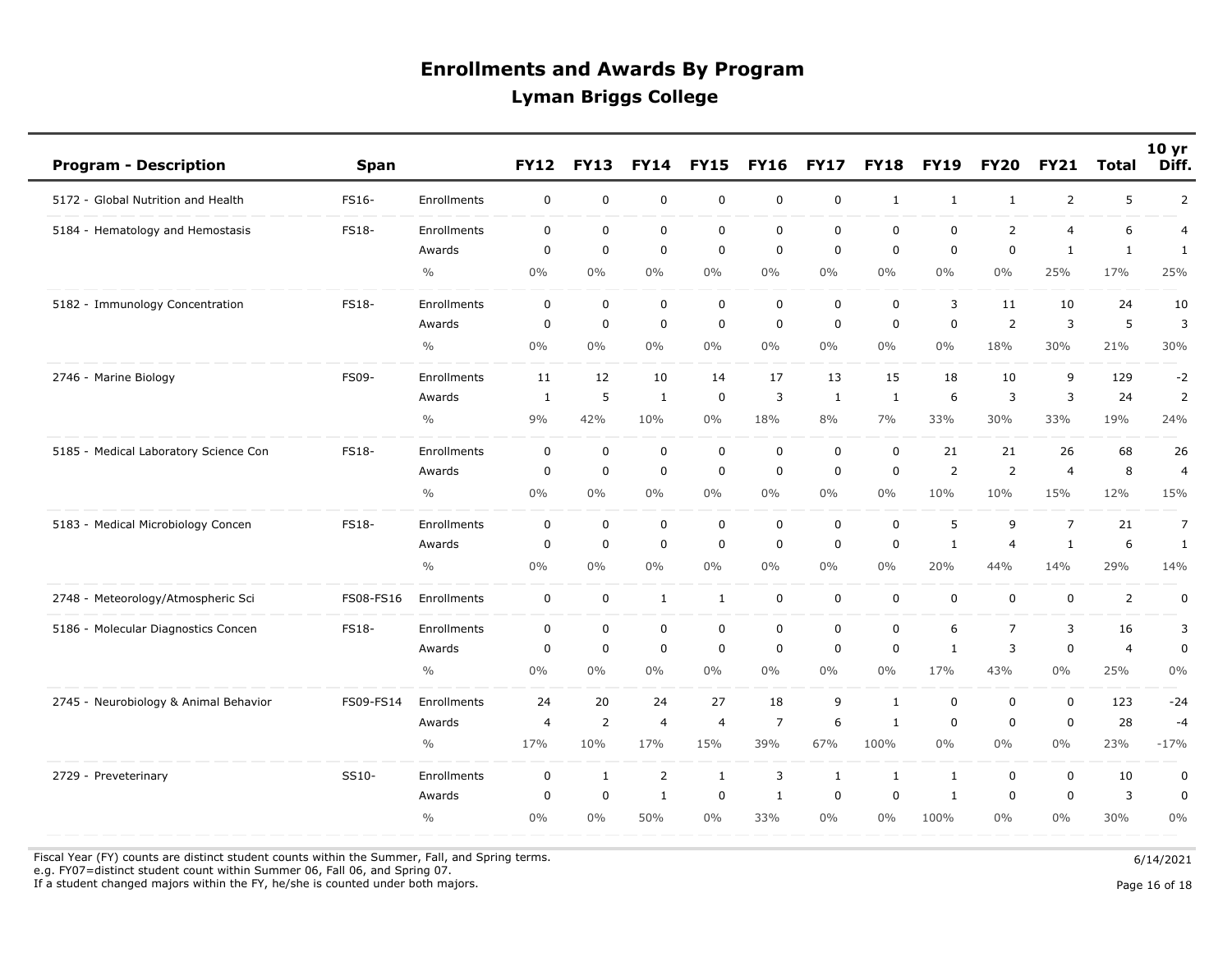| <b>Program - Description</b>         | <b>Span</b>  |               | <b>FY12</b>    | <b>FY13</b>    | <b>FY14</b>    | <b>FY15</b>    | <b>FY16</b>  | <b>FY17</b>    | <b>FY18</b>    | <b>FY19</b>    | <b>FY20</b>    | <b>FY21</b>    | Total          | 10 <sub>yr</sub><br>Diff. |
|--------------------------------------|--------------|---------------|----------------|----------------|----------------|----------------|--------------|----------------|----------------|----------------|----------------|----------------|----------------|---------------------------|
| 2740 - Production Animal Scholars    | FS09-US20    | Enrollments   | 11             | 12             | 5              | $\overline{4}$ | 3            | 3              | $\overline{2}$ | $\overline{2}$ | 2              | $\mathbf 0$    | 44             | $-11$                     |
|                                      |              | Awards        | $\Omega$       | 2              | 3              | $\mathbf{1}$   | 2            | 1              | $\mathbf 0$    | $\Omega$       | $\overline{2}$ | $\Omega$       | 11             | 0                         |
|                                      |              | $\frac{0}{0}$ | 0%             | 17%            | 60%            | 25%            | 67%          | 33%            | $0\%$          | $0\%$          | 100%           | 0%             | 25%            | $0\%$                     |
| 5173 - Public Health Nutrition       | FS16-        | Enrollments   | 0              | 0              | $\mathsf 0$    | $\mathbf 0$    | $\mathbf 0$  | $\mathbf 0$    | $\mathbf{1}$   | $\mathbf{1}$   | $\mathbf{1}$   | $\overline{4}$ | $\overline{7}$ | 4                         |
| 2727 - Water Sciences                | SS10-        | Enrollments   | $\mathbf{1}$   | 1              | $\mathbf{1}$   | $\overline{2}$ | $\mathbf{1}$ | 2              | $\overline{2}$ | 1              | $\overline{2}$ | 1              | 14             | $\mathbf 0$               |
|                                      |              | Awards        | $\mathbf 0$    | $\mathbf 0$    | $\mathbf 0$    | $\mathbf{1}$   | $\mathbf 0$  | $\mathbf 0$    | 0              | $\mathbf 0$    | 1              | $\mathbf 0$    | $\overline{2}$ | 0                         |
|                                      |              | $\frac{0}{0}$ | 0%             | 0%             | 0%             | 50%            | $0\%$        | $0\%$          | $0\%$          | $0\%$          | 50%            | $0\%$          | 14%            | 0%                        |
| 2726 - Wildlife Biology & Management | SS10-        | Enrollments   | $\overline{2}$ | $\overline{7}$ | 9              | 15             | 11           | 9              | $\overline{4}$ | 6              | $\overline{7}$ | $\overline{7}$ | 77             | 5                         |
|                                      |              | Awards        | $\mathbf 0$    | 3              | 2              | $\overline{4}$ | 2            | $\overline{4}$ | $\mathbf{1}$   | $\mathbf 0$    | $\mathbf 0$    | $\mathbf 0$    | 16             | 0                         |
|                                      |              | $\frac{0}{0}$ | 0%             | 43%            | 22%            | 27%            | 18%          | 44%            | 25%            | $0\%$          | $0\%$          | 0%             | 21%            | $0\%$                     |
| 2742 - Zoo and Aquarium Science      | <b>FS09-</b> | Enrollments   | 28             | 26             | 26             | 23             | 23           | 24             | 17             | 18             | 20             | 20             | 225            | -8                        |
|                                      |              | Awards        | 2              | 3              | 8              | $\overline{4}$ | $\mathbf 0$  | 6              | 3              | $\overline{4}$ | 4              | $\mathbf{1}$   | 35             | $-1$                      |
|                                      |              | $\frac{0}{0}$ | 7%             | 12%            | 31%            | 17%            | $0\%$        | 25%            | 18%            | 22%            | 20%            | 5%             | 16%            | $-2%$                     |
| <b>MNUN - Minor Undergraduate</b>    |              |               |                |                |                |                |              |                |                |                |                |                |                |                           |
| 5174 - Bioethics                     | FS17-        | Enrollments   | $\mathbf 0$    | $\mathbf 0$    | $\mathbf 0$    | 0              | $\mathbf 0$  | $\mathbf 0$    | 395            | 370            | 373            | 378            | 1,516          | 378                       |
|                                      |              | Awards        | $\Omega$       | $\mathbf 0$    | $\mathbf 0$    | $\mathbf 0$    | $\mathbf 0$  | $\mathbf 0$    | 110            | 115            | 106            | 111            | 442            | 111                       |
|                                      |              | $\frac{0}{0}$ | 0%             | 0%             | $0\%$          | $0\%$          | $0\%$        | $0\%$          | 28%            | 31%            | 28%            | 29%            | 29%            | 29%                       |
| 2749 - Hist, Philosophy & Soc of Sci | FS12-        | Enrollments   | $\mathbf 0$    | 8              | 26             | 41             | 45           | 48             | 35             | 37             | 34             | 36             | 310            | 36                        |
|                                      |              | Awards        | 0              | $\overline{2}$ | $\overline{4}$ | 10             | 8            | 14             | 10             | 11             | 9              | $\overline{2}$ | 70             | $\overline{2}$            |
|                                      |              | $\frac{0}{0}$ | 0%             | 25%            | 15%            | 24%            | 18%          | 29%            | 29%            | 30%            | 26%            | 6%             | 23%            | 6%                        |
| NOHN - No Degree - Undergrad-H       |              |               |                |                |                |                |              |                |                |                |                |                |                |                           |
| 3470 - Lyman Briggs                  | <b>FS08-</b> | Enrollments   | 812            | 822            | 850            | 775            | 731          | 777            | 743            | 803            | 735            | 805            | 7,853          | $-7$                      |

Fiscal Year (FY) counts are distinct student counts within the Summer, Fall, and Spring terms.  $6/14/2021$  e.g. FY07=distinct student count within Summer 06, Fall 06, and Spring 07. If a student changed majors within the FY, he/she is counted under both majors. Page 17 of 18